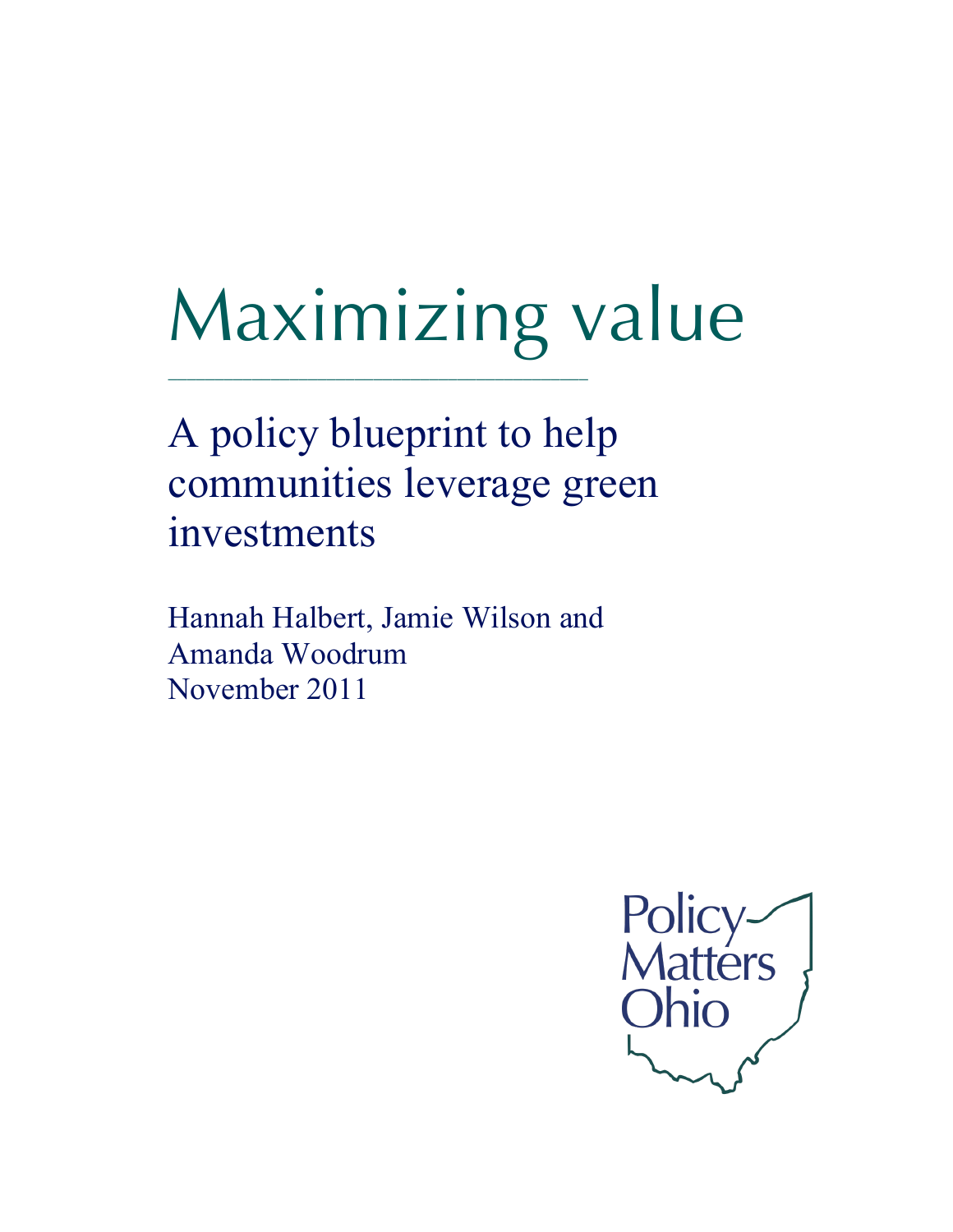## **Executive summary**

Our economy, our communities, our workforce, and our environment are at a crossroads. Lowroad development practices—based on low taxes, big incentives, and little oversight—have not produced the promised job growth. Instead, these policies have left our workers behind, our communities impoverished, and our environment polluted. Ohio communities need a better approach, one that fosters economic growth while also protecting the environment and supporting local businesses and workers. This is why the City of Oberlin, in partnership with Oberlin College and the city's municipal utility have launched "The Oberlin Project" to make Oberlin the greenest little city in the U.S., grow the local economy in the process, and become a national model for sustainable economic development. This report is a policy blueprint to help Oberlin, and all Ohio communities, drive demand for clean energy while leveraging green investments to secure maximum value to the community. The four key components of this comprehensive strategy are designed to balance the three E's of sustainable economic development—environment, economy, and equity.

#### **Drive demand for clean energy and create good jobs**

By thinking of clean energy policies as potential drivers of economic development and job creation, communities can realize the full potential of these investments and create a pipeline of local workers equipped with the right skills for the job. By adopting energy strategies we can also boost energy productivity (get more bang for our energy buck), save energy and money, promote greater energy independence, keep more of our dollars local, invest in our communities' infrastructure, reduce emissions, improve our health and create good jobs. The first step in developing a sustainability strategy is conducting a community energy assessment. By identifying how energy is used and where emissions come from, the community can better understand what needs to change. After reviewing Oberlin's energy use and emissions, several policy options and best practices were identified for five energy-using and emission-producing sectors: (1) upgrading the electricity system, (2) greening the commercial and industrial sector to reduce energy costs for firms, (3) enabling anchor institutions in the community to reduce energy use and cost, (4) making the transportation system more sustainable while promoting smart growth and complete street principles, and (5) promote energy savings for Oberlin residents in their homes. By adopting policy options and best practices, communities can spur local investments in the green economy. Doing so will increase demand for certain existing occupations and require enhanced skills in others. Emerging industries will need new workers with new skills. See page 2.

#### **Maximize community value from green projects**

Investment in the emerging clean energy economy has the potential to revitalize our state through increased job growth. However, a green job does not automatically mean a ticket into the middle class for workers. In the past, public resources have often been used to support economic development initiatives that rely on out-of-state labor, pay low wages, provide minimal benefits, and involve low-quality work. Without pro-active policy, new green investments may perpetuate old exclusionary patterns. Communities should carefully consider how they approach economic development, including green development, and leverage their investments wisely by engaging community stakeholders, adopting community benefit policies,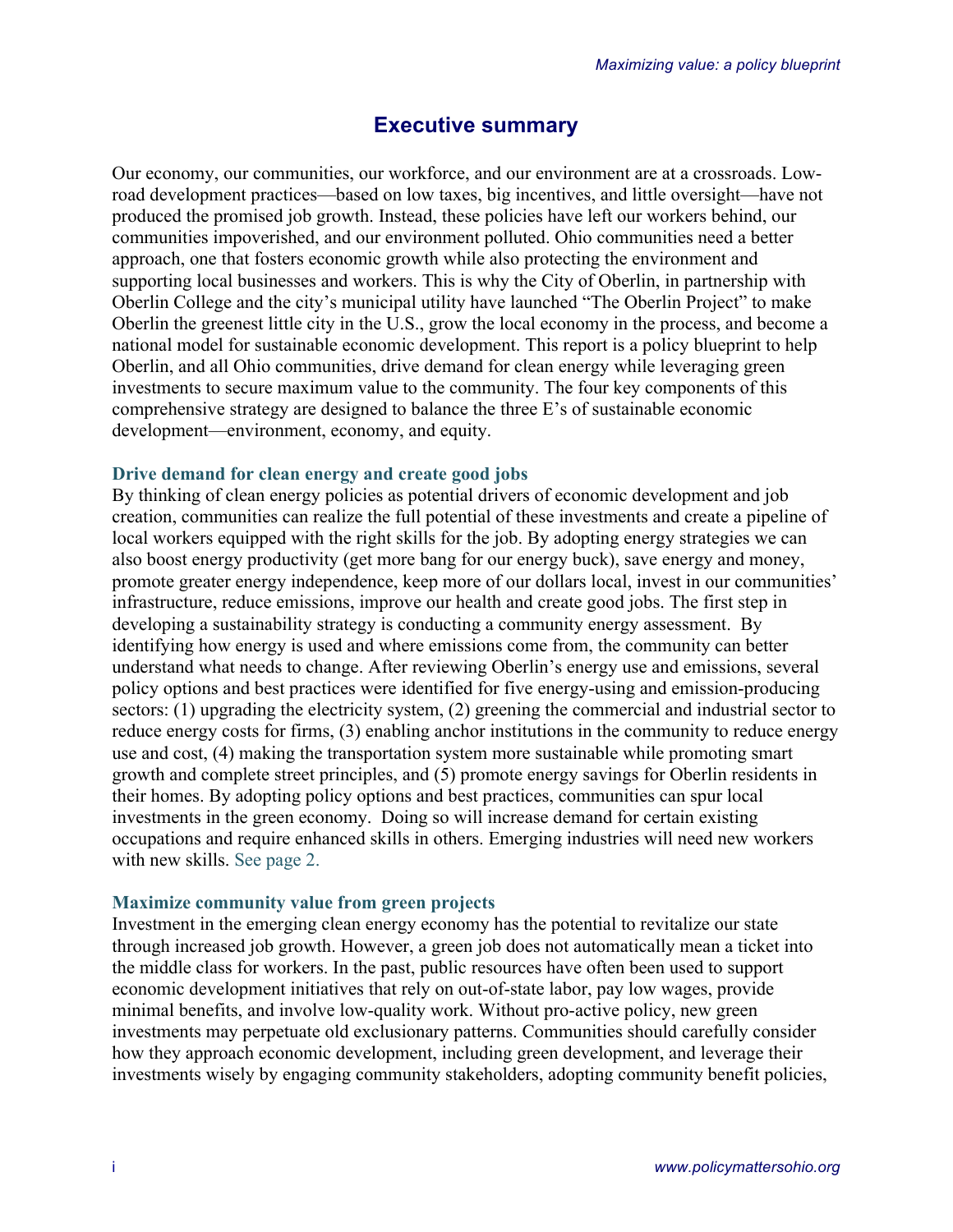employing best value contracting principles, and supporting community benefit agreements on green projects. See page 7.

#### **Support local business entrance to green markets**

Communities can maximize investments in green energy demand by targeting local businesses for new opportunities. Key policies that can help engage and support local businesses include: forming sustainable business networks, creating a pool of prequalified responsible contractors, forming local green pathways advisory councils, supporting green credentials and seals, and identifying training needs. Targeted outreach efforts to engage local employers as well as efforts to support their entrance into emerging green markets can help maintain continued enthusiasm and support for greening the community while ensuring green resources are targeted to support the local economy. See page 11.

#### **Ensure residents have access to jobs created**

Investing in the green economy is a sustainable development approach only if communities are also making policy decisions and implementing best practices that ensure local residents have access to the jobs. A well-trained workforce is key to attracting and retaining employers. Many options can help local workers skill-up and access green jobs, including: enacting targeted hire provisions, supporting on-the-job training for local workers, increasing use of apprenticeship and pre-apprentice programs, creating "bridge" programs, and accessing existing resources to support workers while completing training. See page 14.

Ohio was once known as a state that produced good jobs and strong communities. However, decades of economic development built on tax cuts and incentives, along with declining wages, have undermined the stability of our communities. At the same time, we are spending more than one of every 10 dollars we make for fossil fuels purchased largely outside Ohio, putting additional pressure on our already strained budgets and degrading our environment. Fortunately, we can reverse course by taking a holistic approach to community development, which includes investments in the clean energy economy, support and training for local workers and businesses, and a commitment to engaging community stakeholders. Real sustainable development can only happen when the economy works for everyone.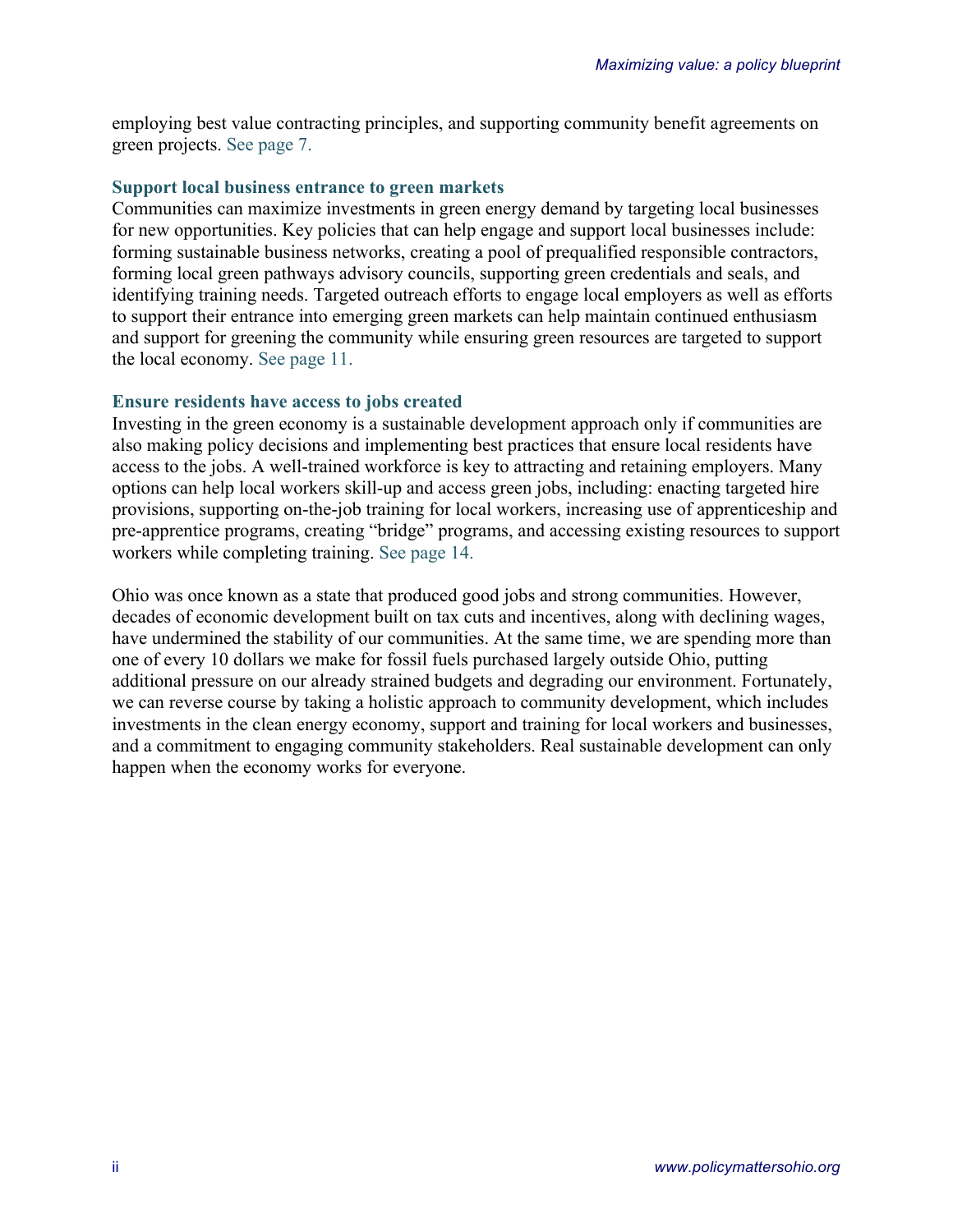# **Introduction**

Our economy, our communities, our workforce, and our environment are at a crossroads.

Practices and policies of the conventional energy economy have produced vast amounts of waste and low-road economic development that have left our workers behind, our communities impoverished, and our environment polluted. At the same time, more than one of every 10 dollars we make in this state goes toward fossil fuels purchased outside Ohio, putting additional pressure on our already strained budgets and economy. Ohio's energy productivity—the amount of goods and services we produce per unit of energy consumed—trails most other states and developed countries. For a state beleaguered by a decade of economic downturn, these are dollars we cannot afford to waste.

#### Keys for the high road

- Drive demand for clean energy and create good jobs;
- Maximize community value from green projects;
- Support local business entrance to green markets;
- Ensure that local residents have access to jobs created.

This is why the City of Oberlin, in partnership with Oberlin College and the city's municipal utility have launched "The Oberlin Project" to make Oberlin the greenest little city in the U.S., grow the local economy in the process, and become a national model for sustainable economic development. Oberlin shares the state's history of economic distress. In fact, with more than one in four Oberlin residents in poverty, poverty rates approximately double statewide figures. Leaders in the Oberlin community hope to preserve what is so compelling about Oberlin—its appealing town square and lively campus—while reversing negative economic and environmental trends in Oberlin and surrounding areas. And they hope to share what they learn with other communities.

In order to balance "the three E's" of sustainability—environment, economy, and equity—a community should foster economic growth in a way that protects the environment, benefits the community, supports local businesses and promotes career pathways for local residents. In this report we provide a blueprint to help communities construct high-road development strategies around public investment in the growing clean energy economy. There are four key components to the overarching strategy:

- Drive demand for clean energy and create good jobs;
- Maximize community value from green projects;
- Support local business entrance to green markets;
- Ensure residents have access to jobs created.

This report is part of a series designed to assist stakeholders in the Oberlin Project, while at the same time serving as a toolkit for other communities interested in replicating the work being done in Oberlin. The first report, "Local Sustainability: A Menu of Options," described in Section, 1, is available on the Policy Matters Ohio website, where all additional toolkit reports and briefs can be found.<sup>1</sup> In this report, we focus on high-road economic development policies and practices to be used in conjunction with green investment policies.

<sup>1</sup> www.policymattersohio.org/ high-road-toolkit-2011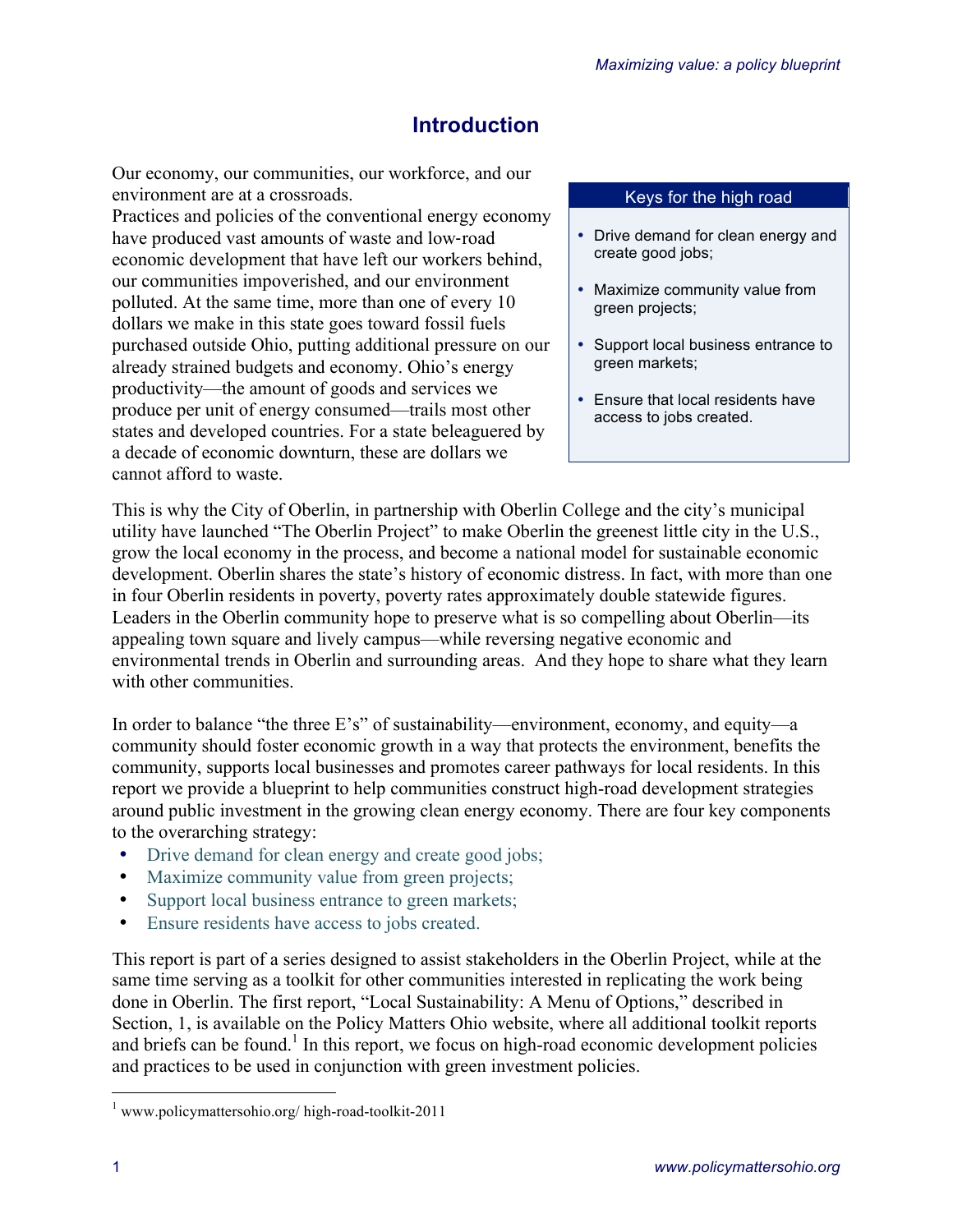# **Drive demand for clean energy**

Understanding how your community uses energy and where its emissions come from is an important first step toward developing a comprehensive sustainability strategy tailored to local needs and assets.<sup>2</sup> After taking a closer look at Oberlin's energy use and emissions, we suggested building a strategy that crosses the five energy-using and emission-producing sectors. We put together a menu of policy options and best practices designed to:

- Update the grid to reduce emissions in the electric power sector. Our electrical grid needs an overhaul since 70 percent of energy is lost during generation and transmission of electricity;
- Green the commercial and industrial sector to reduce what our manufacturing, construction and agricultural sectors spend on energy, making them more competitive;
- Enable local government and anchor institutions in the community to reduce their energy use and lead by example;
- Support development of a sustainable transportation system and employ smart growth principles, including investments in public transportation, freight rail, and next generation automobiles;
- Promote energy savings opportunities among Oberlin residents. Ohio's older housing and building stock, combined with our cold winters, means home weatherization can yield big returns in energy use reductions.

There are many ways to support community-wide green development across these five sectors through various policy mechanisms. By adopting policies and practices that support these strategies we can boost our energy productivity (get more bang for our energy buck), save energy and money, promote greater energy independence, keep more of our dollars in the local economy, invest in our communities' infrastructure, reduce emissions, and create good jobs.

Best practices across from across the nation can be found in "Local Sustainability: A Menu of Options" online at www.policymattersohio.org/oberlin-menu-of-options2011, starting with a recommendation that other communities take a similar energy and emissions inventory.

<sup>2</sup> These concepts and associated strategies are in the first report discussed in the green pathways toolkit, "*Local Sustainability: A Menu of Options*" available at www.policymattersohio.org/local-sustainability-menu-of-options.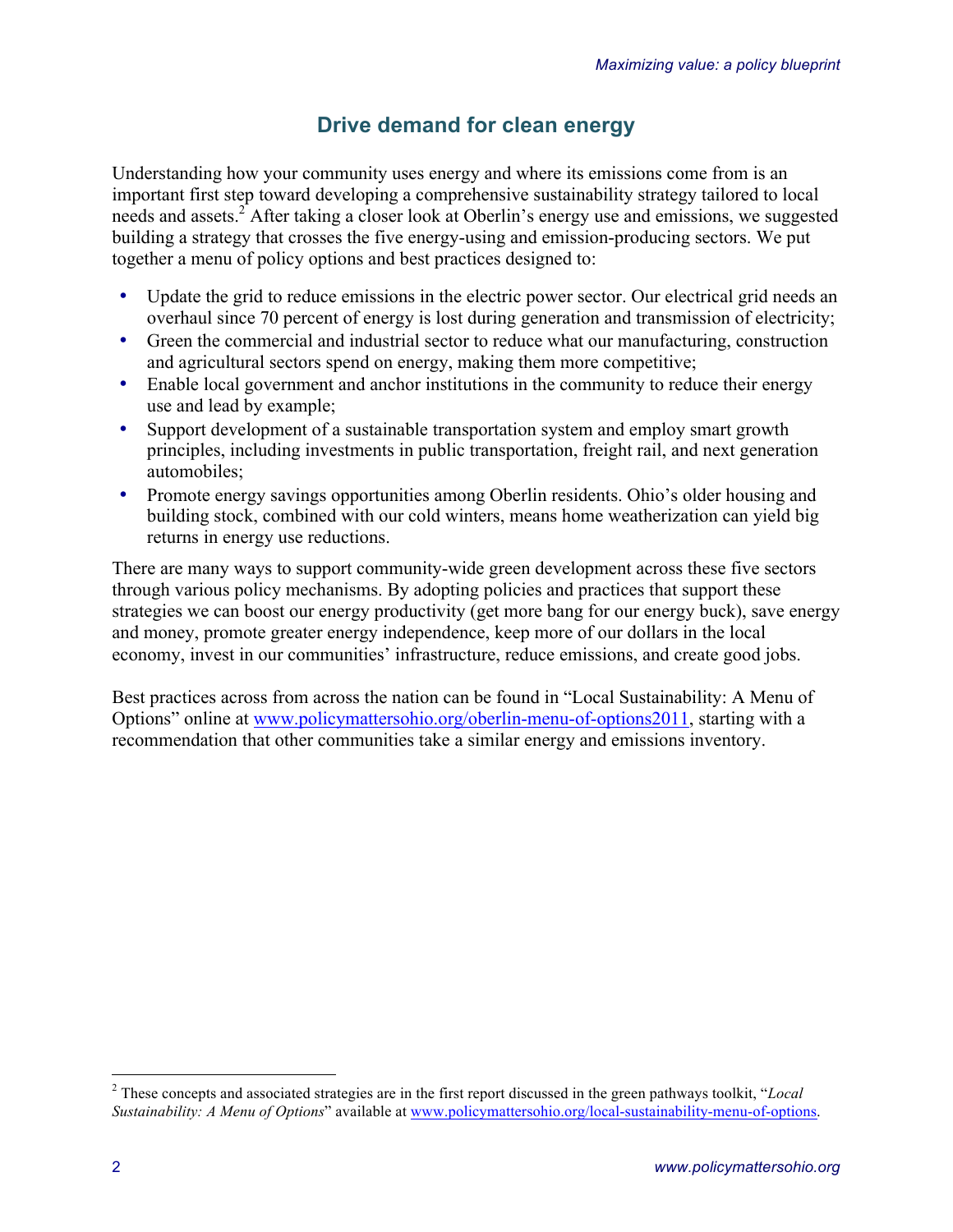#### **Green investments can create good jobs**

In addition to helping communities improve infrastructure, reduce waste, generate savings, and other benefits, investment in the emerging green economy also has the potential to help revive the state's eroded manufacturing base, jump start our ailing construction sector, and provide residents with jobs offering good pay, benefits, and career opportunities. A 2009 study by the Pew Center on the States study found that over the last decade, clean energy jobs were already growing faster than jobs in other sectors.<sup>3</sup> Clean energy jobs grew by slightly more than 9 percent. By way of comparison, total jobs grew by less than 4 percent. Recently, the Ohio Department of Jobs and Family Services (ODJFS) reported that more than 783,000 Ohioans, representing about 15 percent of the total non-farm workforce, were employed in green industries in 2009.<sup>4</sup> Ohio also led the nation in green jobs created with Recovery Act dollars.<sup>5</sup>

**Energy sector and job development overview.** Many of the jobs created by the transition to the green economy are the kinds of jobs that historically lifted blue-collar workers into the middle class; jobs that provide full-time work and family sustaining wages and benefits.<sup>6</sup>

ODJFS found most of Ohio's green jobs fall into one of four industry sectors and account for the lion's share: construction (169,628 jobs, representing 21.6 percent of all green jobs); manufacturing (150,653 jobs, 19.2 percent); professional, scientific, and technical services (148,272 jobs, 18.9 percent); and management of companies and enterprises (104,362 jobs, 13.3 percent).<sup>7</sup> While construction and manufacturing jobs have long provided a pathway to the middle class, it is important to note that nationally, fewer than 9 percent of construction workers are women and fewer than 6 percent are African American.<sup>8</sup> In manufacturing, 28 percent of workers are women, and African Americans make up about 10 percent of the workforce, slightly below their overall proportion in the economy (12.6 percent of the U.S. population is African American). The Department of Labor predicted what occupations will be in greater demand and will need increased or enhanced skills. Table 1, from the Working Poor Families Project, identifies top occupations in green energy sectors.

<sup>6</sup> Currently there is no specific industry or occupational taxonomy for green or clean energy jobs. Industry taxonomies are standardized by the North American Industry Classification System (NAICS). Occupation taxonomies are found in the Standard Occupational Classification System (SOCS). http://ohiolmi.com/green/reports/Pt1Obstacles.pdf pg. 3. The Bureau of Labor Statistics has created a classification system based on whether the production output or end service is green. The BLS has classified 333

 $3 \text{ http://www.pewcenter on the states.org/uploadedFiles/Clear\_Economy\_Report\_Web.pdf pg } 3 \text{ <sup>4</sup> http://ohiolmi.com/green/reports/Pt2Potential.pdf pg } 2.$ 

<sup>5</sup> http://www.policymattersohio.org/ARRA\_OhiosWorkforce2011.htm

industries as green job industries. This report relies on BLS data and adopts the BLS output based definition of a green industry. However, it should be noted that as industries incorporate green or clean energy into their production systems are not captured under this system. 7 ODJFS green study.

<sup>8</sup> 2010 BLS data- www.bls.gov/cps/cpsaat18.pdf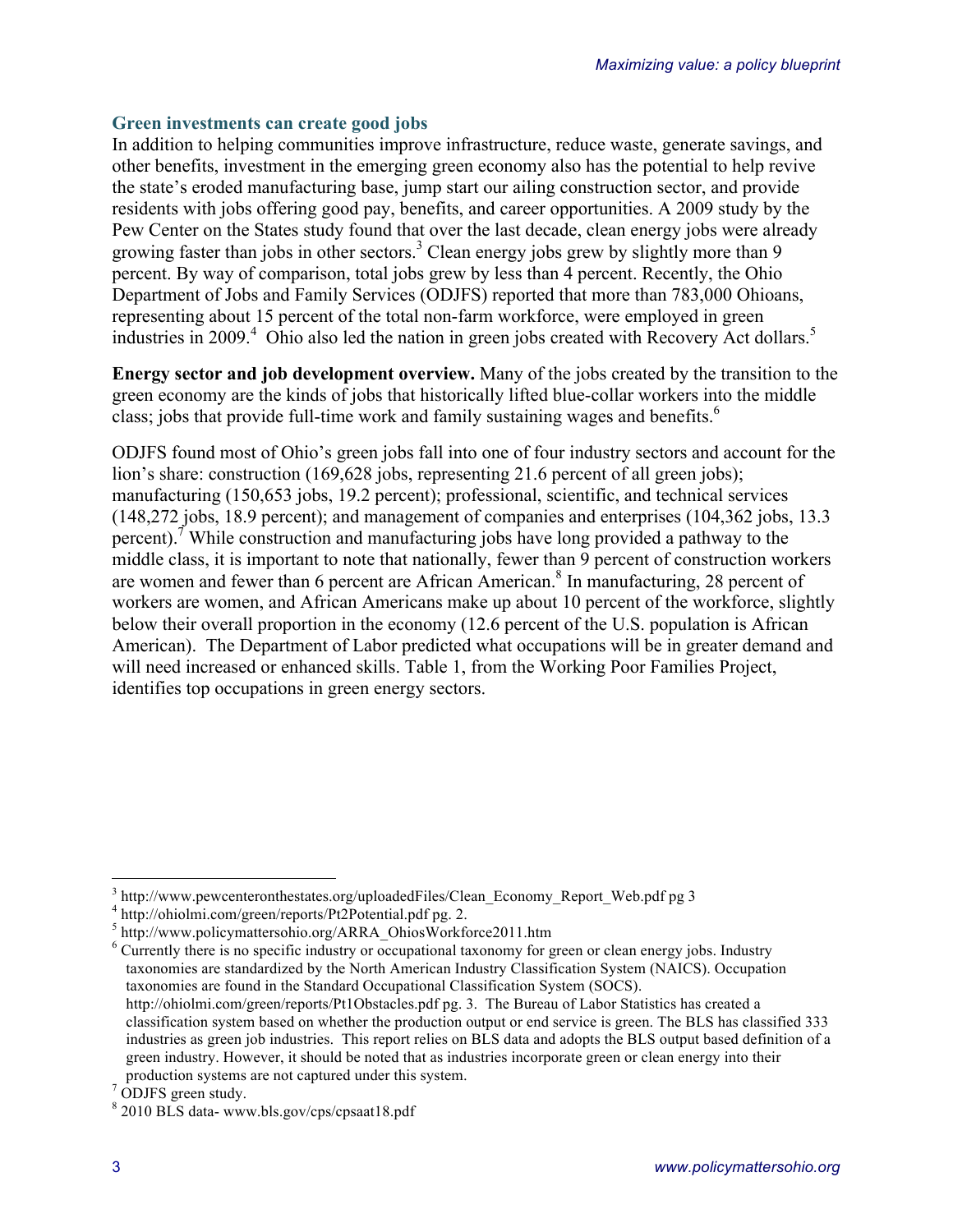| Table 1                                                                                                                                                            |                                    |                                                                 |                                                                                         |  |  |
|--------------------------------------------------------------------------------------------------------------------------------------------------------------------|------------------------------------|-----------------------------------------------------------------|-----------------------------------------------------------------------------------------|--|--|
| Top clean energy jobs                                                                                                                                              |                                    |                                                                 |                                                                                         |  |  |
|                                                                                                                                                                    | Increased demand                   | <b>Enhanced skills</b>                                          | <b>Emerging occupation</b>                                                              |  |  |
| <b>Renewable Energy</b><br>Development and use of energy<br>sources (e.g. solar, wind,<br>geothermal, and biomass)                                                 | Power distributor                  | Power plant operator<br>(geothermal, hydro,<br>utility)         | Biomass plant technician; Solar<br>photovoltaic installer; Wind turbine<br>service tech |  |  |
| <b>Energy Efficiency</b><br>Activities related to increasing<br>efficiency and making energy<br>demand response more effective.                                    | Boilermaker*<br>Insulation worker* | HVAC mechanic/<br>Installer                                     | Energy auditor* Weatherization<br>installer/tech                                        |  |  |
| <b>Green Construction</b><br>New green buildings, retro-fitting<br>residential and commercial<br>buildings, and installing other green<br>construction technology. | Carpenter;<br>Electrician; Welder* | Roofer (cool roofing)<br>Plumber (green) Pipe<br>fitter (green) |                                                                                         |  |  |
| Manufacturing<br>Industrial manufacturing of green<br>technology as well as energy<br>efficient manufacturing processes.                                           | CNC operator<br>Millwright         | Machinist (wind<br>turbine) Technician<br>(solar, PV)           | Mfg production technician* Logistics<br>analyst*                                        |  |  |
| Source: Working Poor Families workingpoorfamilies.org/pdfs/wpfp_policybrief_spring2010.pdf                                                                         |                                    |                                                                 |                                                                                         |  |  |

#### **Local sustainability strategies can create jobs**

As table 1 shows, investments in the green economy will increase demand for existing occupations as well as some new occupations and skills. By thinking of clean energy policies as potential drivers of economic development and job creation, communities can realize the full potential of these investments and create a pipeline of local workers equipped with the right skills for the job. The local job impact of a particular clean energy policy will necessarily depend on the policy and associated investment. For instance, investing in transit could create jobs for streetcar manufacturers, rail-layers, or bus drivers. Each policy option listed in the driving demand section has its own job creation potential.

**Upgrading the outdated, inefficient electrical grid** will create work for electricians, laborers, roofers, and construction workers. In Ohio, half of all carbon emissions come from the electric power sector. In addition to creating jobs, upgrading transmission lines, promoting distributed generation from renewable energy sources such as wind, solar and biomass, and recovering waste heat will reduce emissions significantly.

One of Oberlin's greatest assets is its community-owned electric utility that operates in the best interest of its citizenry rather than for profit maximization. Oberlin Municipal Light & Power is working to reduce its carbon footprint and is on track to secure 90 percent of its energy from local renewable energy resources by 2015, one of the most aggressive portfolios in the nation. They will do this largely by capturing landfill gas and turning it into useful energy, creating work in methane/landfill gas collection and energy generation for engineers, installers, project managers and operators, while also stabilizing customer rates, promoting greater reliance on local energy sources and keeping the community's energy dollars in the region.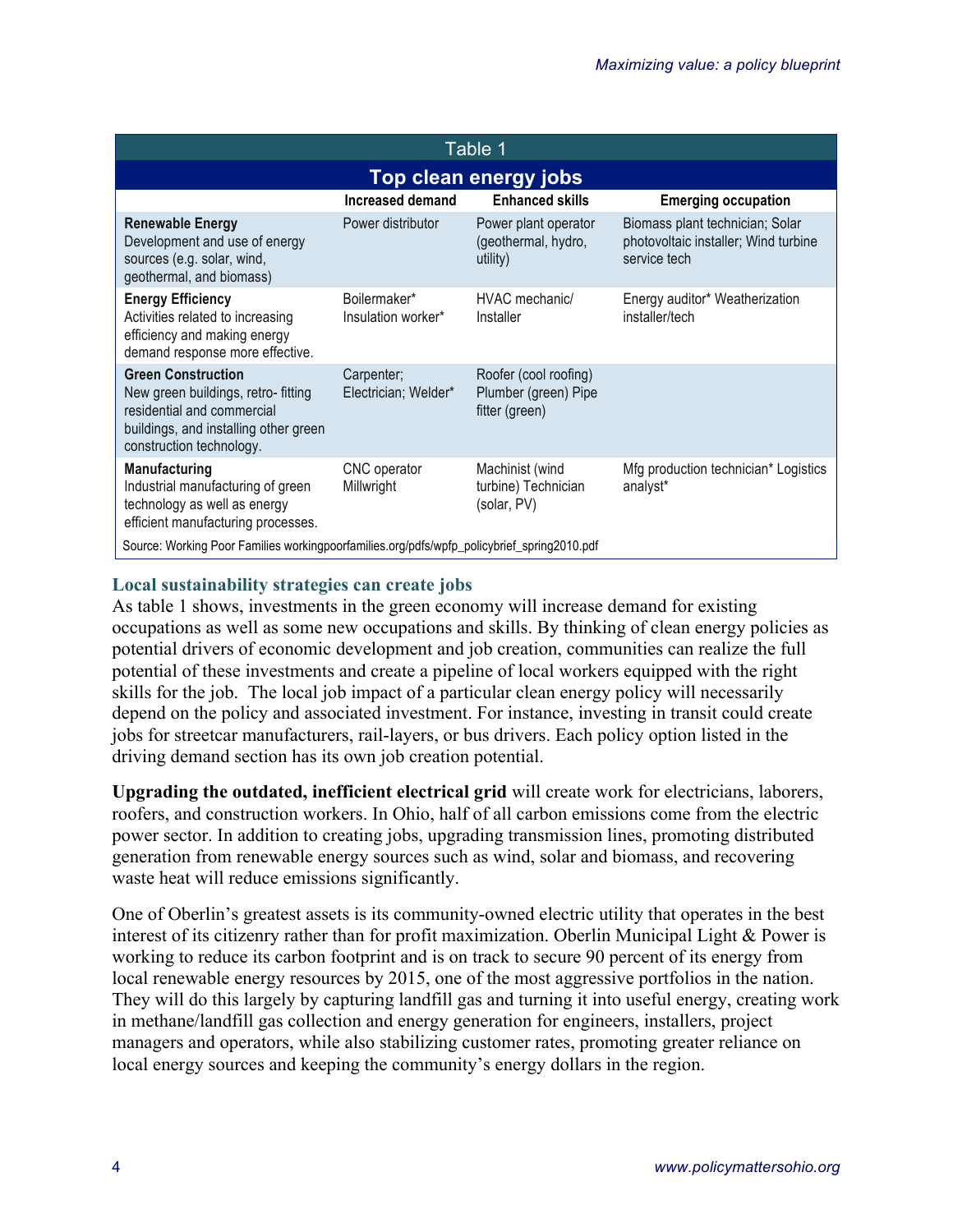**Greening the commercial and industrial sector** will help retain existing jobs by achieving greater productivity of energy inputs, create jobs in energy management and new work for electricians, plumbers, roofers, and other contractors. Innovative ideas such as eco-industrial parks with zero waste goals—where efficiency, waste management, and energy services are provided to local businesses—also can create jobs in refuse and recyclable material collections, water/wastewater and energy engineering, green marketing, and sustainability.

Oberlin's local government and its anchor institution, Oberlin College, plan to lead by example. The city and the college are analyzing their energy use, setting goals to increase renewable energy use, promoting energy efficiency, and developing green, local and efficient purchasing standards. The city recently completed a climate action plan, the Oberlin school district is studying the concept of a consolidated, green school building, and the Oberlin public library has undergone a green retrofit. The college is securing two megawatts of solar energy, investigating geothermal heat pumps to replace its coal-fired plant, and has adopted building standards.

**Making the transportation sector more sustainable,** and employing smart growth principles, will create jobs for rail-track layers, bus drivers, train operators, and dispatchers, as well as for manufacturing workers producing next-generation automobiles and transit vehicles.<sup>9</sup> Smart growth principles help—fixing existing infrastructure, creating vibrant town centers, preserving natural land, promoting agricultural activities, and supporting efforts to process rural resources. Job implications include work for local farmers, conservation workers, and construction workers.

Visions of a multi-modal transportation system that could include electric vehicle infrastructure, light rail, street cars, bike-able walk-able streets, and car-sharing services are being discussed in Oberlin. Substantial work has already gone into promoting smart growth. Oberlin College is developing a 13-acre green arts district in the town square and efforts are underway to establish a 20,000-acre greenbelt around the community to grow the market for local foods and explore agricultural bio-gas opportunities.

**Work retrofitting homes and businesses to be more energy efficient,** incorporating renewable energy, and building to green standards creates jobs for energy auditors, carpenters, electricians, heating, ventilation, air conditioning technicians, insulation installers, and others.

The city has been grappling with the implementation of a community-wide residential retrofit programming that features a one-stop shop for efficiency services and financing mechanisms that involve repayment through the customer's utility or property tax bills. In addition to construction work, such a comprehensive efficiency program will generate work for energy agents, home energy assessors, and financial consultants.

**Unlike fossil fuels, which are limited, non-renewable resources,** clean energy technology is a manufactured science designed to capture value from potentially unlimited resources. If Ohio and the nation demand green products, someone has to supply them.<sup>10</sup> Because of its industrial infrastructure, skilled workforce, and historical strength in insulation, part manufacturing, glass making and more, Ohio is well positioned to manufacture many of these products.

<sup>&</sup>lt;sup>9</sup> Energy Information Administration, Motor Gasoline Consumption, Price, and Expenditure Estimates by Sector, 2008.

<sup>&</sup>lt;sup>10</sup> Sue Helper, Economic Policy Institute Briefing Paper, *Renewing U.S. Manufacturing: Promoting a High-Road Strategy* (2008) at http://www.sharedprosperity.org/bp212/bp212.pdf.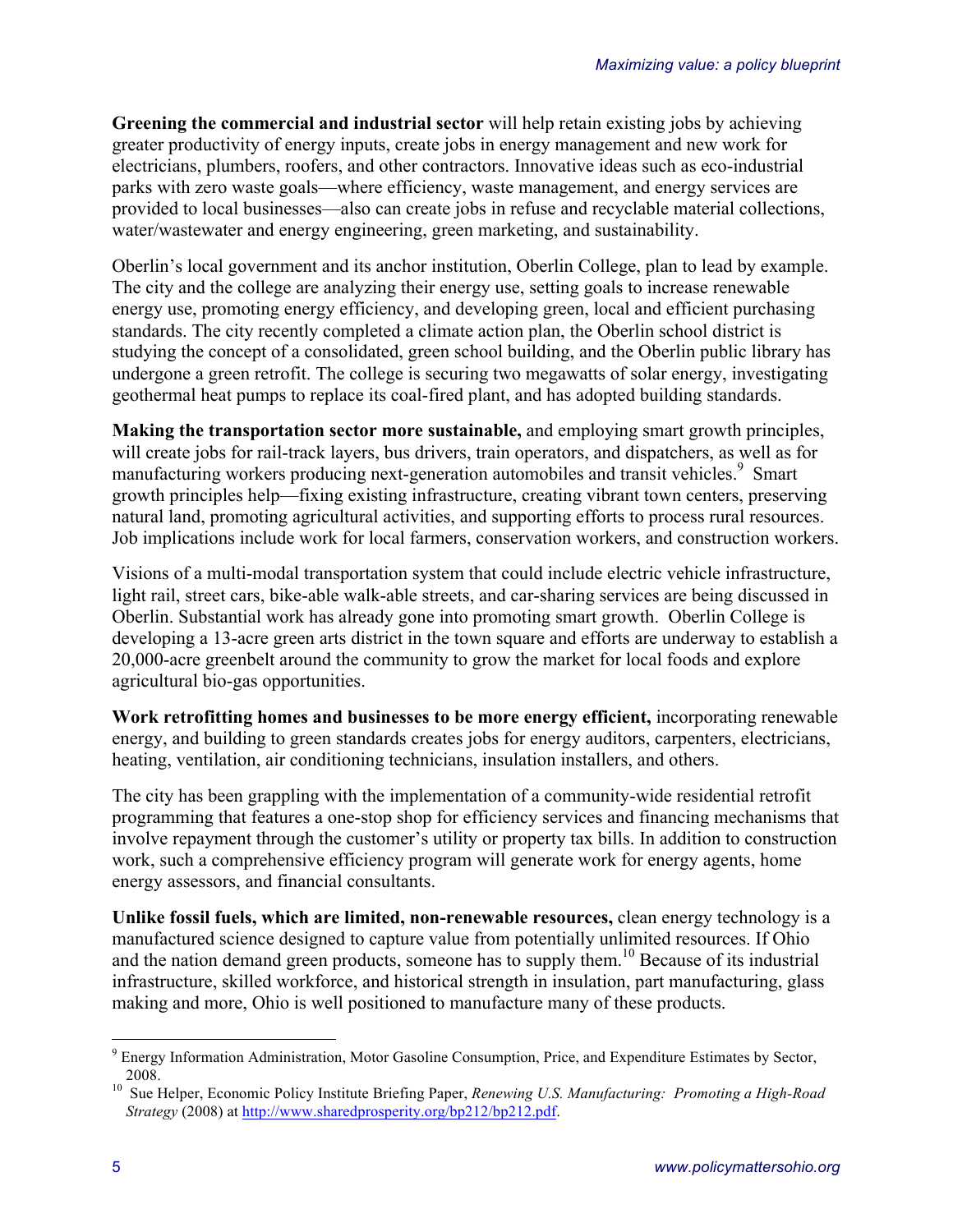| Table 2                                                                                                                                     |                                                              |                                                                                                                                                                                                                                                                                                                                                                                                                                                                                                                                                                                                                                                                                                                                                                                                                                                                                                                                                                                                                               |  |  |
|---------------------------------------------------------------------------------------------------------------------------------------------|--------------------------------------------------------------|-------------------------------------------------------------------------------------------------------------------------------------------------------------------------------------------------------------------------------------------------------------------------------------------------------------------------------------------------------------------------------------------------------------------------------------------------------------------------------------------------------------------------------------------------------------------------------------------------------------------------------------------------------------------------------------------------------------------------------------------------------------------------------------------------------------------------------------------------------------------------------------------------------------------------------------------------------------------------------------------------------------------------------|--|--|
| Greening homes, businesses, grid, transportation creates jobs                                                                               |                                                              |                                                                                                                                                                                                                                                                                                                                                                                                                                                                                                                                                                                                                                                                                                                                                                                                                                                                                                                                                                                                                               |  |  |
|                                                                                                                                             | Upgrading the grid,<br>reducing waste heat                   | Energy engineers, Electricians, Electrical Power-Line Installers and Repairers, Boilermakers,<br>Power Distributors and Dispatchers, Stationary Engineers and Boiler Operators, Pipe Fitters<br>and Steamfitters, power plant operators, Service Unit Operators, Service Unit Operators,<br>Storage and Distribution Managers                                                                                                                                                                                                                                                                                                                                                                                                                                                                                                                                                                                                                                                                                                 |  |  |
| <b>Greening the Grid</b><br>Increasing efficiency<br>in electric generation,<br>and getting power<br>from local renewable<br>energy sources | Wind and Solar<br>Power                                      | Environmental, mechanical, and electrical engineers and technicians, electricians, installation<br>technicians, helpers, managers, laborers, construction operators and managers, iron and<br>steel workers, millwrights, sheet metal workers, metal fabricators, welders, machinists,<br>electric equipment assemblers, construction equipment operators, industrial production<br>managers, first-line production supervisors, industrial truck drivers, solar assessors                                                                                                                                                                                                                                                                                                                                                                                                                                                                                                                                                    |  |  |
|                                                                                                                                             | Methane Digesters,<br>Geothermal, Fuel<br>cells, Water power | Methane/landfill gas collection and Capturing, generation System Engineers/Installers/Project<br>Managers and operators, Geothermal Production Managers and technicians, Fuel Cell<br>Engineers and technicians, Hydrologists, Hydroelectric production managers, and Plant<br>Technicians                                                                                                                                                                                                                                                                                                                                                                                                                                                                                                                                                                                                                                                                                                                                    |  |  |
|                                                                                                                                             | Cellulosic Biofuels                                          | Chemical engineers, chemists, chemical equipment operators, chemical technicians, mixing<br>and blending machine operators, agricultural workers, industrial truck drivers, farm product<br>purchasers, agricultural and forestry supervisors, agricultural inspectors, Biomass Plant<br>Engineers, managers, and technicians. Farm and Ranch Managers, hands.                                                                                                                                                                                                                                                                                                                                                                                                                                                                                                                                                                                                                                                                |  |  |
| <b>Greening homes</b><br>and businesses                                                                                                     | <b>Energy Services</b><br>One-Stop Shop                      | Energy agent (advocate), Home and Farm Energy advisors, financial advisors, energy<br>auditors, energy assessors and raters, energy/sustainability managers, Greenhouse Gas<br>Emissions Permitting Consultants and report verifiers, Environmental Certification<br>Specialists, Customer Service Representatives,                                                                                                                                                                                                                                                                                                                                                                                                                                                                                                                                                                                                                                                                                                           |  |  |
|                                                                                                                                             | Home and<br>Commercial<br><b>Building Retrofits</b>          | Weatherization Installers and Technicians, electricians, heating/air conditioning installers and<br>mechanics, carpenters and carpenter helpers, construction equipment operators, roofers,<br>insulation workers, construction managers, building inspectors, sheet metal workers,<br>Refrigeration Mechanics and Installers, Plumbers, Pipe Fitters and Steamfitters, industrial<br>truck drivers, remediation/deconstruction                                                                                                                                                                                                                                                                                                                                                                                                                                                                                                                                                                                               |  |  |
|                                                                                                                                             | <b>Eco-Industrial Parks</b>                                  | Energy Managers/Sustainability officers, Green Marketers, Refuse and Recyclable Material<br>Collectors, Hazardous Materials Removal Workers, Brownfield Redevelopment Specialists<br>and Site Managers, Commercial and Industrial Designers, Industrial engineers, architectural<br>drafters, Landscape Architects, Soil and Plant Scientists, water and soil conservationists,<br>Marketing Managers, supply chain manager, Electrical and Electronics Repairers,<br>Commercial and Industrial Equipment, Industrial Production Managers, Industrial Ecologists,<br>and sustainable design specialists, Water Resource Specialists, and water/wastewater<br>engineers, Industrial Machinery Mechanics, Transportation Managers, Logistics Analysts,<br>engineers, and managers, Production, Planning, and Expediting Clerks, Shipping, Receiving,<br>and Traffic Clerks, Transportation Vehicle, Equipment and Systems Inspectors, Maintenance<br>and Repair Workers, Helpers--Installation, Maintenance, and Repair Workers |  |  |
| <b>Sustainable</b><br>Transportation                                                                                                        | Mass Transit and<br>freight rail                             | Civil engineers, rail track layers, electricians, welders, metal fabricators, bus drivers, Bus and<br>Truck Mechanics and Diesel Engine Specialists, first-line transportation supervisors,<br>dispatchers, Railroad Conductors and Yardmasters, Laborers and Freight, Stock, and<br>Material Movers, engine assemblers, production helpers                                                                                                                                                                                                                                                                                                                                                                                                                                                                                                                                                                                                                                                                                   |  |  |
|                                                                                                                                             | Energy-efficient<br>automobiles                              | Computer software engineers, electrical engineers and technicians, welders, transportation<br>equipment painters, metal fabricators, computer-controlled machine operators, engine<br>assemblers, production helpers, operations managers                                                                                                                                                                                                                                                                                                                                                                                                                                                                                                                                                                                                                                                                                                                                                                                     |  |  |
|                                                                                                                                             | Smart Growth                                                 | Urban and Regional Planners, Transportation planners and Engineers, Forest and<br><b>Conservation Technicians and workers</b>                                                                                                                                                                                                                                                                                                                                                                                                                                                                                                                                                                                                                                                                                                                                                                                                                                                                                                 |  |  |
| Statistics at http://www.bls.gov/green/greencareers.htm#greendata                                                                           |                                                              | Sources: Pollins & Wicks-Lim, Political Economy Research Institute (PERI), UMass, Job Opportunities in the Green Economy (2008); Bureau of Labor                                                                                                                                                                                                                                                                                                                                                                                                                                                                                                                                                                                                                                                                                                                                                                                                                                                                              |  |  |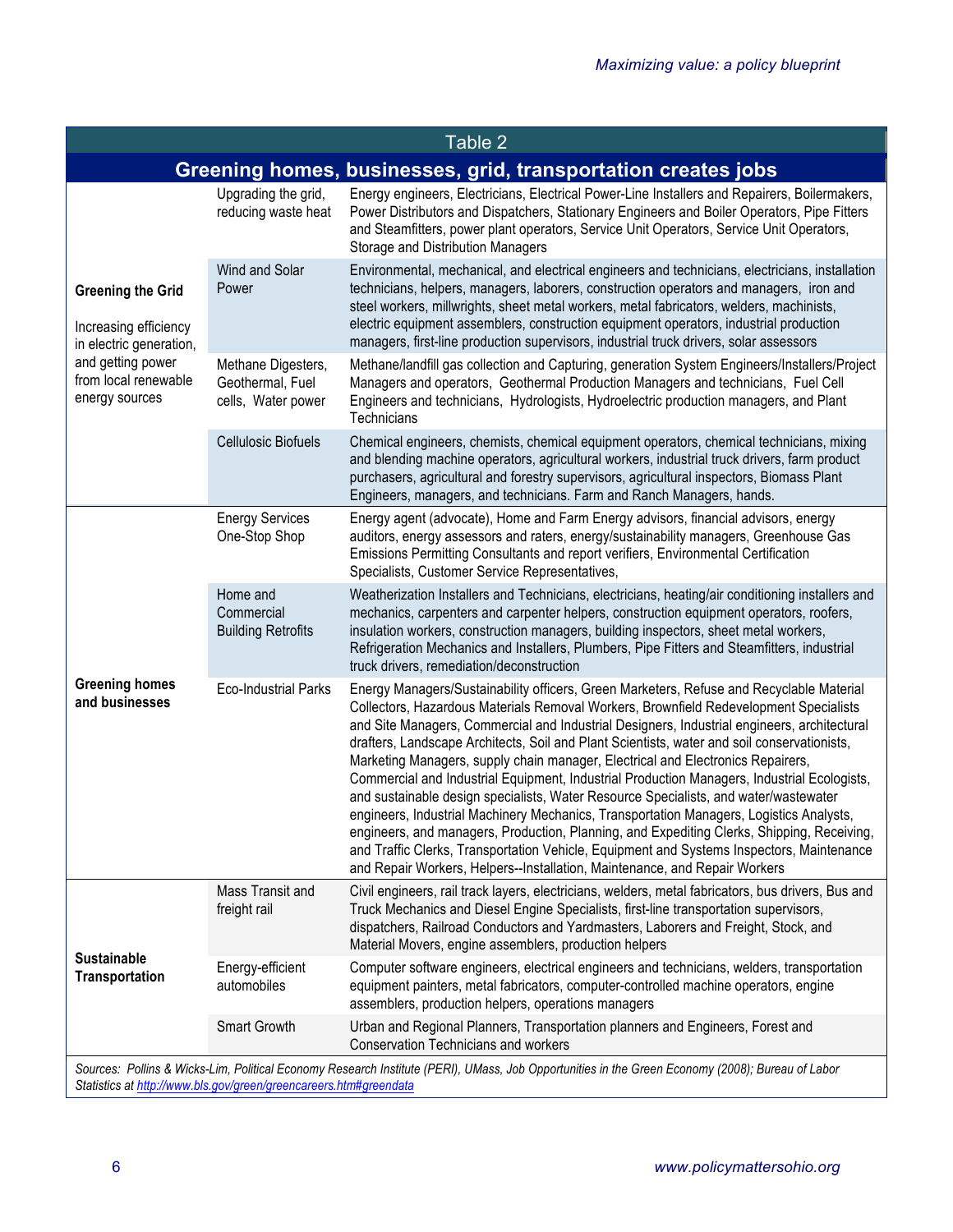## **Maximize community value from green projects**

While investments in the emerging green economy have the potential to revitalize our communities, it is not automatic. In the past, public resources have often been used to support economic development initiatives that rely on out-of-state labor, pay low wages, provide minimal benefits, or involve low-quality work. This pattern of low-road development leads to an unsustainable economy since the benefits are not fully felt or utilized at the local level. Investment in the green economy is prone to the same pitfalls and is further complicated by the fact that white, male workers have dominated some of the industries most likely to create substantial numbers of green jobs. This creates potential for new green investments to perpetuate old exclusionary patterns of hiring. And the notion that any job is a good job can lead to declining wages, growing inequality, and increased poverty. Communities should carefully consider how they approach economic development, including green development, and leverage their investments wisely.

Truly sustainable development requires a conscious effort to ensure the green workforce is diverse, quality workmanship is required, and local businesses and residents have access to the work generated. In this section we highlight some of the strategies policymakers, anchor institutions, and community organizations can employ to foster inclusive and sustainable development and build a local economy that works for all. High-road development strategies for local governments and anchor institutions can help create an accessible, transparent, sustainable development process that generates real community benefit for the public investment dollar. The following tools can be used to give the community a voice in the development debate and ensure community needs are met when public investment is made in expanding the green economy.

**Transparent community development decision-making**. Local governments and anchor institutions, such as universities and hospitals, can promote more inclusive and sustainable economic development simply by adopting transparent policy-setting processes and encouraging community participation in the development conversation and decision-making process. Key stakeholders, including training institutions, faith leaders, unions, and neighborhood advocacy organizations can be valuable allies in the development process. These stakeholder groups know the needs and the assets of their community.

**Community benefit agreements.** CBAs incorporate community demands into a specific development project. CBAs are established through a voluntary process in which developers and community groups sit down and work out mutually agreeable terms for development. CBAs give local stakeholders and residents a place at the negotiating table ensuring that their needs are not overlooked by development projects. In exchange, CBAs give developers community support, which is important when projects need government subsidies or zoning approval. Because a community-based coalition negotiates the agreement with the developer, the contract terms can address the community's specific needs.<sup>11</sup> The process of building a coalition dedicated to securing community benefit agreements has the immediate impact of opening up avenues for genuine community comment and participation on the front end of development.

 $11$  This excludes commitments that are negotiated between a redevelopment agency or civic association and a developer, or a politician or political body, and a developer, or any single community organization and a developer for that matter…it *must* be negotiated by a broad coalition.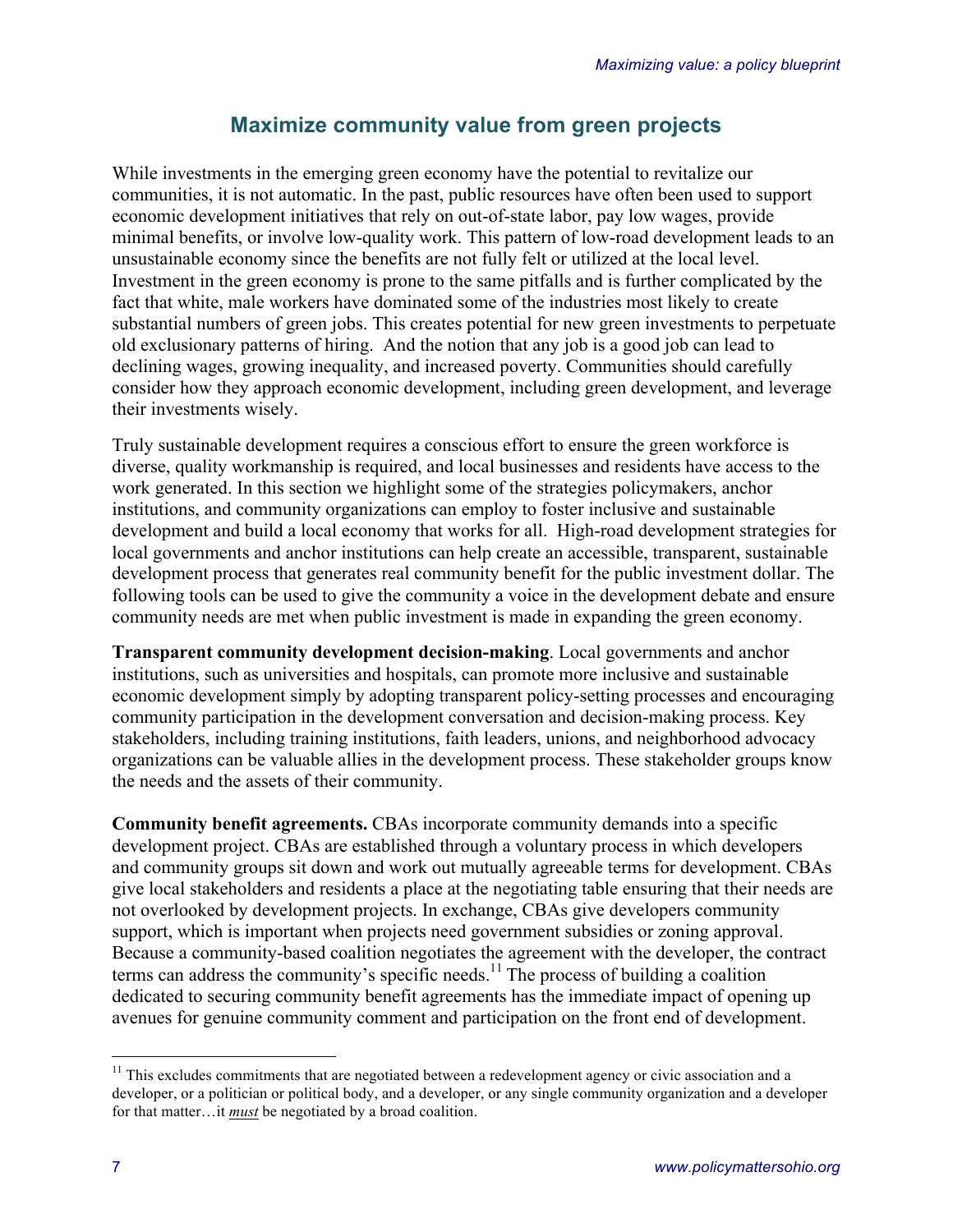For this reason CBAs are often used to win policy victories when the traditional development process is not compatible with worker and community interests.

Below are five common provisions that have emerged as staples of the community benefits movement:

- Family sustaining wage requirements,
- Local or "first source" hiring requirements,
- Affordable housing protections,
- Environmental remediation requirements, and
- Set-aside funding for community programs, such as health outreach, community gardens, or workforce training.

Community benefit agreements, however, can be closely tailored to fit the particular needs and goals of the community. Many of the policy options detailed later in this blueprint can be incorporated into a community benefit commitment campaign. For example, a CBA could contain a provision that required a percentage of construction workers to be apprentices, construction using green building techniques, or adoption of greener methods of heating and cooling buildings. As an example, the Amos Project *–* a federation of congregations in Cincinnati, Ohio, dedicated to promoting justice and improving the quality of life for all residents, successfully advocated for job training and minority employment on the Banks project, a major redevelopment of the Cincinnati waterfront.

## Case study: The One Hill Coalition The importance of coalitions and data in CBA campaigns

The One Hill Coalition, made up of faith leaders, unions, and community groups began organizing in the Hill District of Pittsburgh in 2008. The coalition had identified several community needs, such as increased local employment, work opportunities for women and minority workers, and recreation and learning opportunities for youth. Until the coalition reached out to neighbors and started collecting information and data, they overlooked one of the neighborhood's biggest needs: access to healthy and fresh foods. Ultimately, the coalition secured a community benefits agreement that included funding for community job training programs (and hiring out of it), targeted pre-bid outreach to minority-owned businesses, assistance to develop a local recreation center, and funding to bring a full service grocery store to the district. Read the One Hill CBA and related fact sheets produced by the Partnership for Working Families.

**Community benefits policies.** Individual CBAs hold a lot of promise for communities, but they are time and resource intensive. Rather than fighting the battles on a project-by-project basis, it may be preferable to establish a slate of community benefits policies (CBPs) that cover a select geography or are linked to projects of a particular size or receive particular government subsidies. Rather than capturing the benefits in a single contract as with CBAs, CBPs extend benefits through policy that applies more generally to all or some projects. CBPs are typically adopted by local governments through ordinances but can be adopted by large institutions engaged in many projects as well, such as Oberlin College. These policies can cover a range of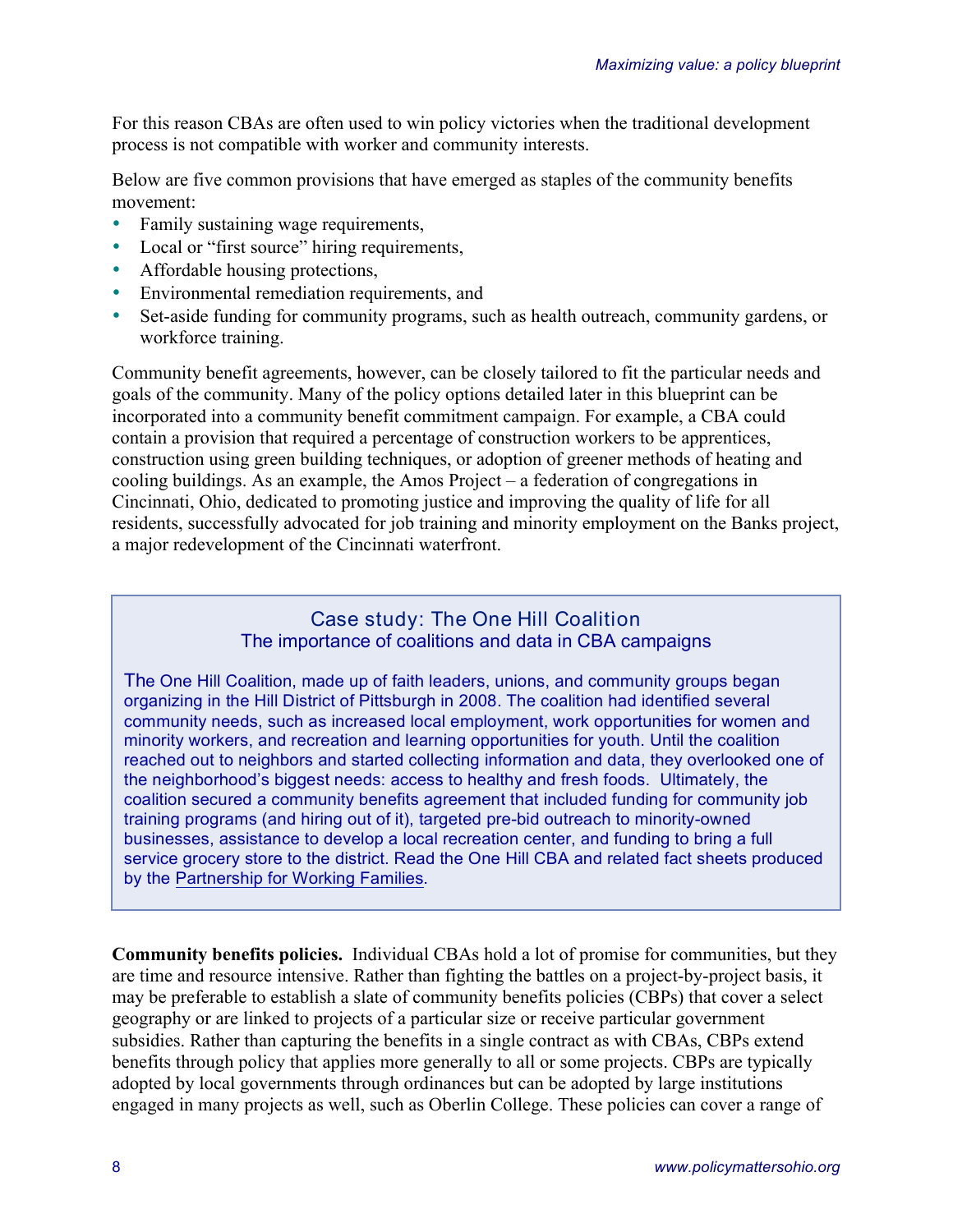projects and encompass an entire geography or jurisdiction instead of a single development. The Atlanta BeltLine Project CBA, detailed below, began with an ordinance passed by city council to require community benefits on the total development project. A CBP campaign may be easier or more challenging to win based on the size of the community, the political disposition of the municipality, and the community's experience with activism and advocacy. For instance, a CBP may be easier to secure in a rural community where a small coalition of neighbors could have a big impact on local government.

There are different types of community benefit policies. Local governments can steer development in their jurisdiction by enacting:

- **Multi-parcel standards.** These CBPs take the provisions typically found in a CBA and apply them to parcels of land to be developed. If the land is publicly owned, then the standards can be incorporated into the request for proposals connected to the property.<sup>12</sup>
- **Community benefits standards** are community benefits policies applied to all development within the government entities jurisdiction. Living wage ordinances and targeted/local hire provisions are typical examples of community benefit standards. These standards can lift thousands out of poverty while making the development process more predictable and fair to the community subsidizing the project.
- **Community impact report ordinance.** Creates a process through which everyone community leaders, developers and local officials – has access to the development process and to information. These ordinances can establish formal processes for considering the public cost of proposals and create real avenues for community participation.
- **Best-value contracting (versus low-cost bidding).** This high-road process seeks to ensure the greatest return on taxpayer investment while still controlling for costs. It awards the work to responsible contractors based on qualifications of contractors, overall project cost, project impact, and quality of work. That means awarding contracts to contractors employing sustainable practices, offering training, and doing high-quality work with a well-paid, diverse, and skilled local workforce. Past practices involving the low-cost bidding system effectively rewarded or subsidized contractors that paid low wages with few or no benefits and engaged in low-quality building practices. But communities indirectly pay the price of such low-road contractors, since low-quality work results in higher energy bills, more rapidly degrading infrastructure , rising poverty rates, fewer roads to the middle class, and increased use of public work support systems to supplement low wages. Conversely, research shows that high-road contractors—responsible contractors that comply with workplace laws and provide quality training, wages, and benefits—are more productive and skilled, and provide quality work that results in savings to taxpayers in the long run.<sup>13</sup>

**Other types of community benefit commitments.** In addition to community benefit agreements and policies, other types of agreements can create positive commitments to the

<sup>&</sup>lt;sup>12</sup> http://www.communitybenefits.org/section.php?id=156<br><sup>13</sup> Sonn & Gebreselassie, NELP, *The Road to Responsible Contracting: Lessons from States and Cities for Ensuring that Federal Contracting Delivers Good Jobs and Quality Services*, at http://nelp.3cdn.net/985daceb6c3e450a10\_pzm6brsaa.pdf (2009).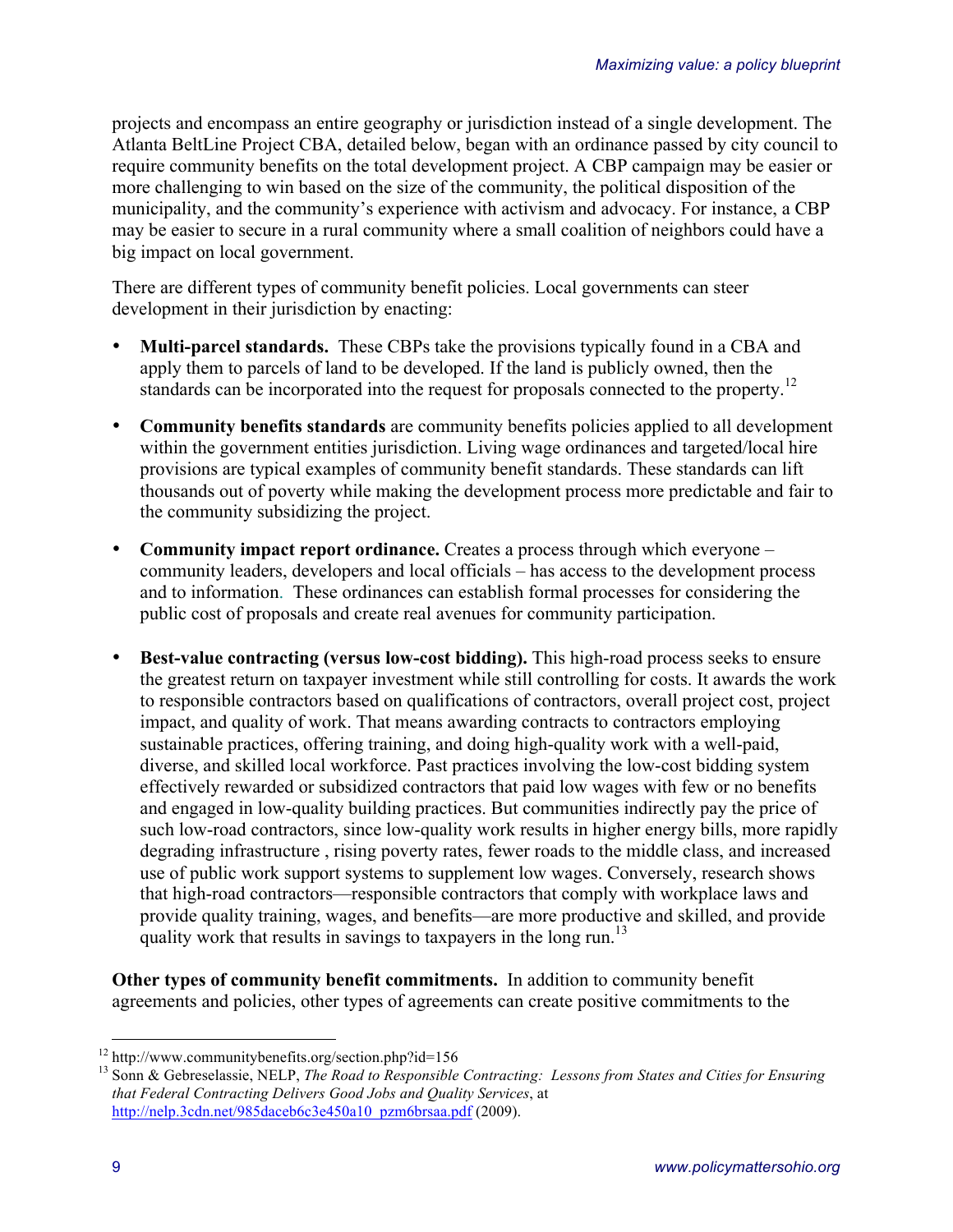community. Like CBAs, these agreements are typically the result of coalitions of community organizations, neighbors or labor unions negotiating directly with project developers.

- *Project labor agreements* are negotiated between employers and unions and set wages and work rules prior to bidding on projects. Non-union contractors may bid on the project, but they must pay the wages and benefits outlined in the agreement.
- *Community workforce agreements* are PLAs that include additional provisions designed to benefit the community and go beyond the project's work rules. Essentially, CWAs are PLAs that go beyond wages and work rules to include other high-road practices like targeted hire and support for training programs. For example, University Hospitals Health System in Cleveland entered into a community workforce agreement with the Cleveland Building and Construction Trades Council (CBCTC) for the \$1.2 billion Vision 2010 plan.<sup>3</sup> The agreement established a goal that 20 percent of work hours be performed by Cleveland residents.

## Case study: The Atlanta BeltLine project

In 2005, Georgia Stand-Up and the North Georgia Labor Council successfully moved the Atlanta City Council to require community benefit provisions for the Atlanta Beltline project, the largest public infrastructure project in the nation. The BeltLine creates a 22-mile transit system, doubles Atlanta's green space, and creates more than 37,500 permanent jobs, 48,000 construction jobs, and 5,600 affordable housing units. The project secured additional community benefits:

- Citizen participation framework to institutionalize community participation;
- Preference in employment opportunities for local residents;
- Utilization of pre-apprenticeship programs and apprenticeship programs, and;
- Prevailing wage requirements.

By creating partnerships between labor and community organizations, neighbors can leverage community power to achieve concrete wins in political climates that are otherwise hostile to organized labor. To learn more about the Atlanta BeltLine project, visit **Georgia Stand-Up.** To read the BeltLine agreement, please visit the **Partnership for Working Families.**

The Partnership for Working Families is the definitive source for information on community benefit agreements and policies. The project includes scholarly articles defining a CBA, videos of advocates discussing their community campaign, and model language for common CBA and CBP provisions.<sup>14</sup> More information about these kinds of agreements and policies is also available on the Policy Matters website in *The ABCs of CBAs*, a short slide presentation based on the Partnership's work. 15

<sup>&</sup>lt;sup>14</sup> Go to <u>http://communitybenefits.org/article.php?list=type&type=163</u>. <sup>15</sup> Go to www.policymattersohio.org/high-road-toolkit-2011.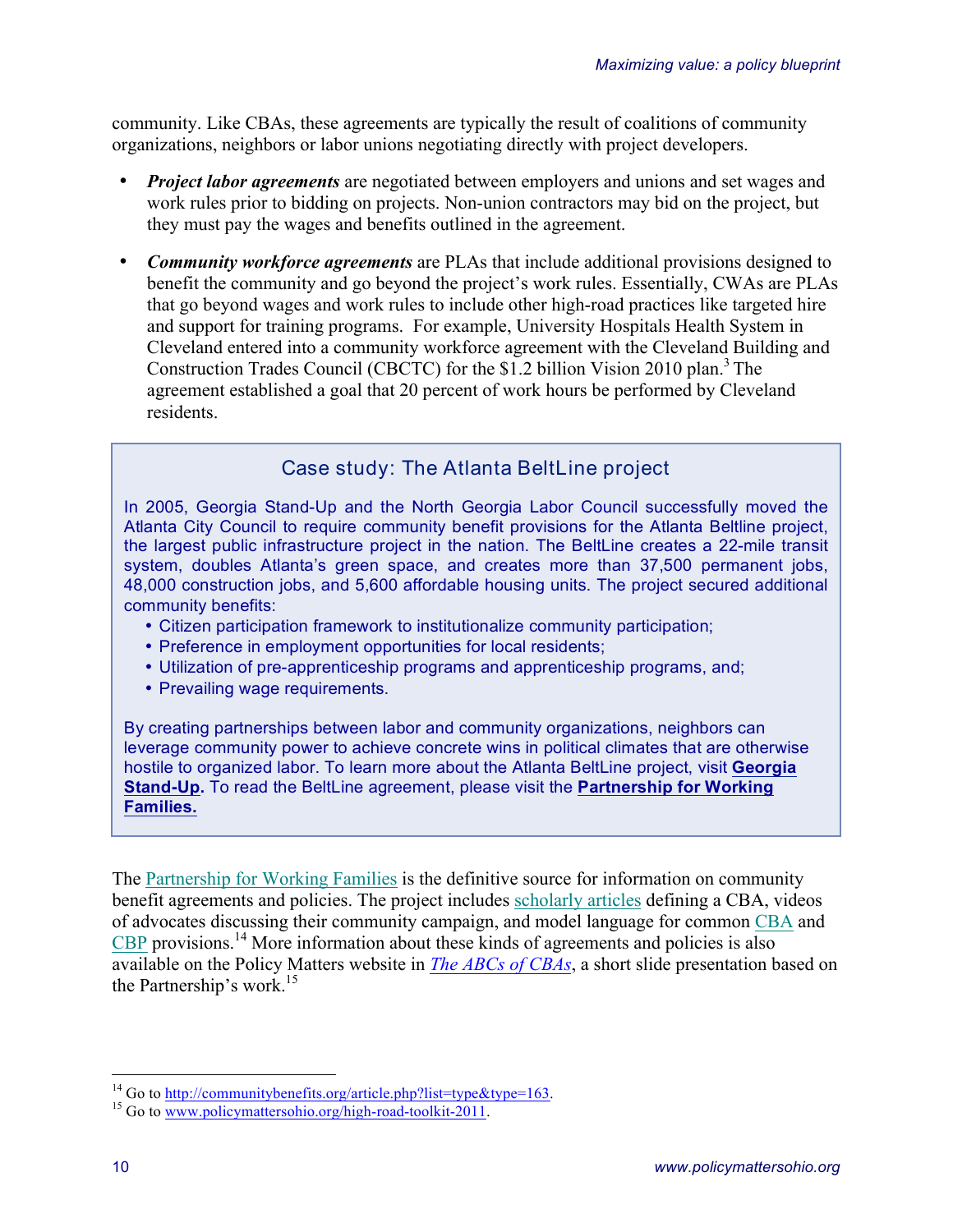## **Support local business entrance to green markets**

Green development should target local businesses for opportunities generated by investment in the clean energy economy, particularly businesses that support high-road principles. Many local businesses are unprepared to take advantage of green opportunities, but could do so with help. Targeted outreach to engage local employers and support their entrance into emerging green markets can maintain enthusiasm for greening the community while ensuring green resources are targeted to support the local economy.

An employer survey conducted with the Ohio Department of Jobs and Family Services and Wright State University found the most commonly cited barrier to producing green products or services was lack of green knowledge and skills, scarcity of workers with other skills needed, and lack of training programs  $(35 \text{ percent})$ .<sup>16</sup> The following skills were identified: how to use green materials (66 percent), knowledge of environmental policies/regulations (59 percent), principles of energy conservation (56 percent), energy auditing (56 percent), innovative clean technologies and processes (54 percent), entrepreneurial skills (53 percent), life-cycle costing (47 percent), waste minimization (47 percent), energy efficiency skills (41 percent), pollution reduction and control (35 percent), alternative energy (35 percent), green information technology (34 percent), and systems for collecting, analyzing, and interpreting data (27 percent). The following policy options can help build bridges between the emerging green economy and local businesses.

**Form Sustainable Business Networks.** Bring together local businesses that can benefit from the clean energy economy. Encourage networking and sharing of best practices, and provide services to contractors willing to commit to high-road principles. For instance, create an eco-industrial park where efficiency, waste management, workforce training, supply chain networking opportunities, green credentialing, and other support services are provided.

**Create and support a pool of prequalified responsible contractors.** A community can award or direct work from community-supported projects to a group of contractors meeting a prequalification review. Provide additional support to the group such as workforce training and green credentialing. This is a method of rewarding responsible contractors who achieve a threshold level of points or can certify they comply with certain standards. In the example of the pre-qualification point system, points are awarded to contractors for items such as compliance with workplace, tax, and labor laws, achievement of equal opportunity goals, green credentials, use of apprentices, and payment of prevailing wages.<sup>17</sup> See the case study of Portland below.

<sup>&</sup>lt;sup>16</sup> http://ohiolmi.com/green/reports/Pt3SkillsTraining.pdf<br><sup>17</sup> Sonn & Gebreselassie, National Employment Law Project, *The Road to Responsible Contracting: Lessons from States and Cities for Ensuring that Federal Contracting Delivers Good Jobs and Quality Services* (2009) at http://nelp.3cdn.net/985daceb6c3e450a10\_pzm6brsaa.pdf.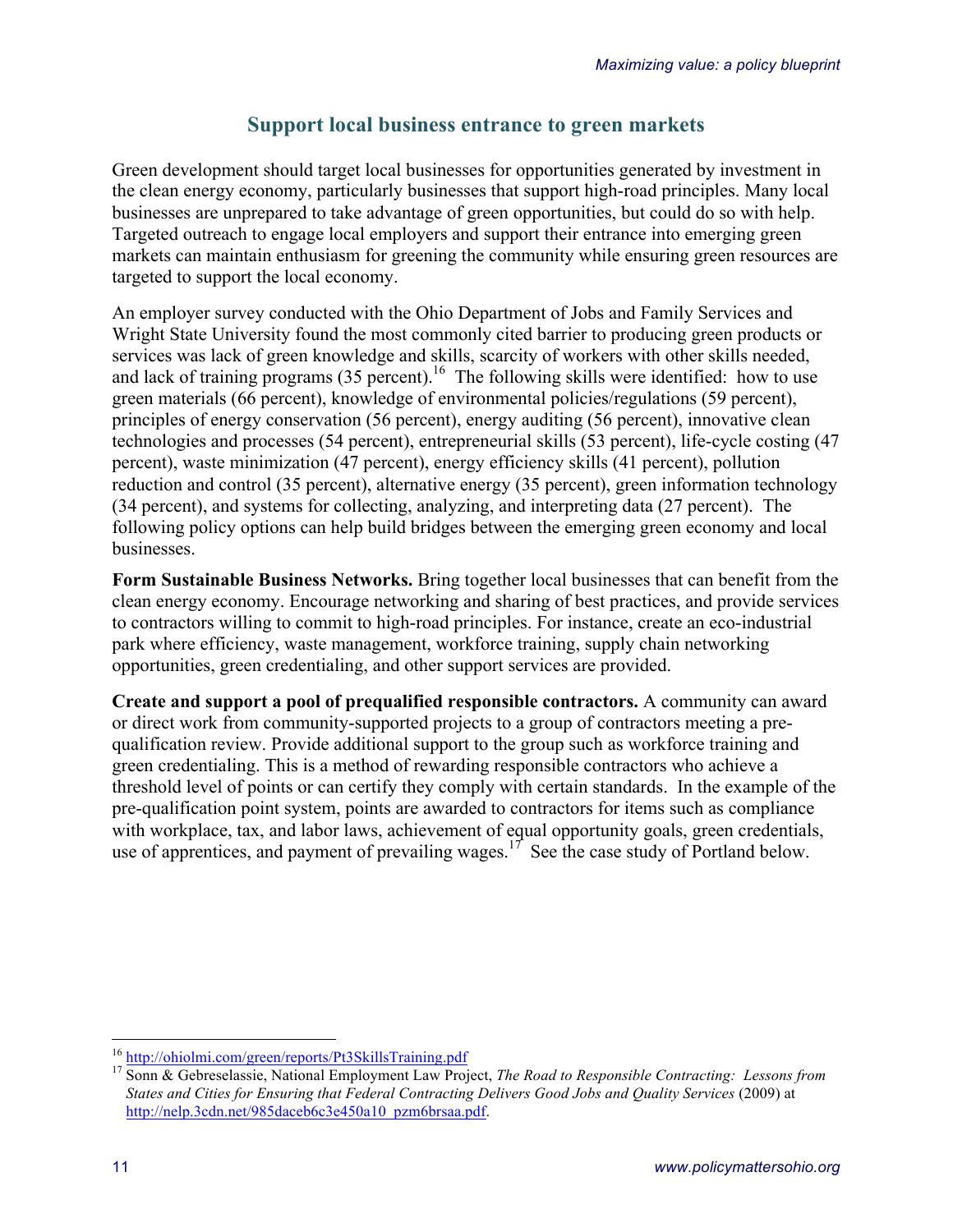#### Case study:

## Work and support directed to a pool of responsible contractors

Clean Energy Works Oregon (CEWO) was formed to save energy, reduce carbon emissions, improve home comfort and values, create new sustainable jobs and create long-term business opportunities for Portland residents. To achieve both environmental and community benefits, Portland set a goal that 80 percent of workers participating in CEWO projects will be residents, participating businesses will be locally owned, and at least 30 percent of trade and technical related work hours will be performed by women or people of color.

Clean Energy Works Oregon only employs contractors who agree to abide by high road standards. Partners — including the City of Portland, Energy Trust of Oregon, Conservation Services Group, and the Stakeholder Committee — developed a combination of requirements, incentives, and policies for contractors. While some high-road practices are nonnegotiable (paying living wages, hiring from designated training programs), the program incentivizes other community workforce objectives (providing health care insurance, employing a diverse workforce, working with historically-underutilized business, forming mentor-sub relationships). The program also offers business support services designed to increase the capacity of local contractors, who must use best-value contracting principles to become eligible.

Contractors must score a minimum threshold level of points based on desired attributes:

- Good record of customer service;
- Track record in hiring and retaining women and people of color. Newer contractors can provide a detailed plan for how they will hire, maintain, and welcome diversity in their workforce in the immediate future;
- A "team" plan identifying relationships with sub-contractors owned by women or minorities;
- Participation in quality training programs such as registered apprenticeship and other credential‐granting programs;
- Employer-paid health coverage for employees and their dependents;
- Employer-paid training benefits for employees to earn new credentials.

As of March, 2011, more than \$6 million has been invested to employ 15 participating Oregon contractors, 51 subcontractors, and hundreds of construction workers to do 434 home energy upgrades, providing an average wage of nearly \$25 an hour, and nearly 2/3 of whom had health insurance. About 85 percent of workers resided in the Portland metro area, nearly half the hours worked were performed by people of color, and 8 percent by women. More than 20 percent of all project dollars went to minority- or women-owned businesses. Contractors hired a total of 29 new workers, 22 of which came from the qualified training program.

**All of this information can be found on the Green for All website, greenforall.org, under the Toolkit for Residential Energy Efficiency Upgrade Programs.**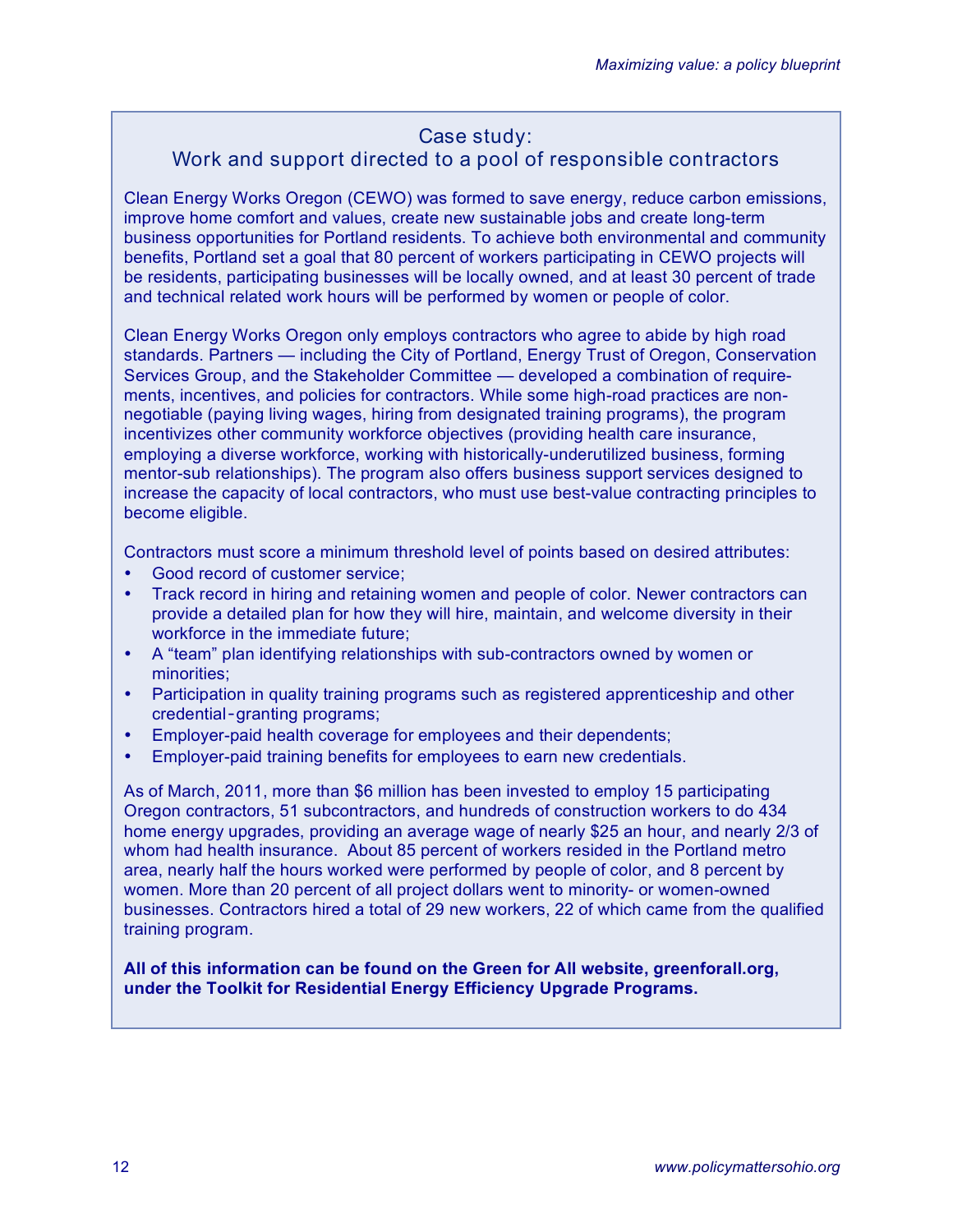**Create and market a seal of approval for products and services that meet both environmental and economic standards***.* Create a recognizable brand marketable to socially conscious consumers interested in supporting products, services, and firms that meet welldefined sustainability criteria. More work has been done to create recognizable green seals than has been done in the workforce arena. Energy Star seals, for instance, have become well recognized, as have LEED standards for buildings. Green Seal provides seals for a wide wage of products and services produced sustainably.<sup>18</sup> Perhaps products stamped "Oberlin approved" could become known for meeting environmental, community and workforce criteria.

**Help and encourage local businesses to acquire green credentials**. Credentials represent value to potential employers. Standardized competency testing and curriculum development in tandem with employers can help create respected and portable credentials. Requiring or encouraging green credentials through best-value contracting principles incentivizes employers to attain them. The most commonly cited certificates by Ohio Employers are LEED, Sustainability Professional Certificate, ASHRAE, BPI, Association of Energy Engineers, American Council for Construction Education, NAHB Certified Green Professional, North American Technician Excellence, and National Institute for Certification in Engineering Technologies.<sup>19</sup>

**Form Local Green Pathways Advisory Councils.** Advisory panels can be formed in communities to encourage comprehensive training program development. This enables crossdepartment and multi-stakeholder communication to ensure an appropriate foundation in the skills necessary. Stakeholders involved in the council could include green employers, apprenticeship program directors and labor leaders, economic and community development groups, local low-income weatherization providers and/or community action agencies, community and technical schools, and adult literacy providers. A workforce intermediary will be necessary to bring together these stakeholders on a regular basis and to ensure continuous connections between economic and workforce development activities.

**Identify training assets.** Labor unions, community colleges and non-profit organizations have led the way in creating green job training programs. The Ohio Environmental Council in partnership with the Ohio Department of Jobs and Family Services completed a report and created a website detailing green training opportunities in public institutions throughout the state. Green industry employers in Ohio primarily use in-house and on-the-job training to prepare green workers (78 percent), but they also use vendor training (62 percent), apprenticeship training (30 percent), community and technical college (28 percent), university (25 percent), and a solid few hire only already-trained workers  $(13 \text{ percent})^{20}$  But nearly half of employers said they would consider using community colleges and technical programs to meet green workforce needs not currently being met, while 37 percent would consider vendor training, 33 percent university, 31 percent in-house, 30 percent on-the-job training, 28 percent apprenticeship, and 15 percent would only hire workers already trained.

<sup>&</sup>lt;sup>18</sup> http://www.greenseal.org/AboutGreenSeal.aspx<br><sup>19</sup> http://ohiolmi.com/green/reports/Pt3SkillsTraining.pdf<br><sup>20</sup> http://ohiolmi.com/green/reports/Pt3SkillsTraining.pdf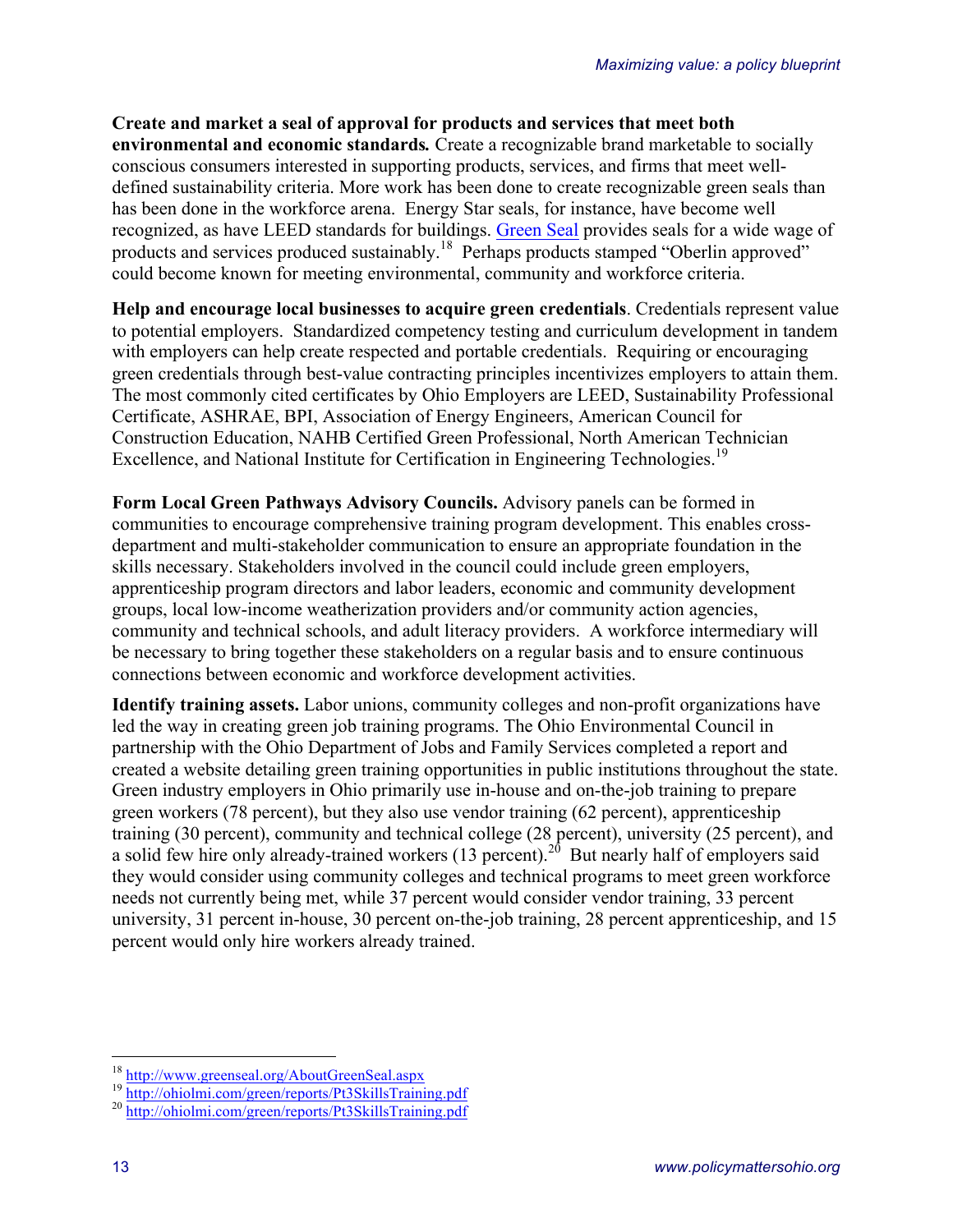## Identifying training assets in your community

The Ohio Department of Jobs and Family Services created a Career Exploration tool at http://ohiolmi.com/asp/Career/JobTool.asp. This site provides comprehensive data on occupations related to the green economy, wages associated with those occupations, and related training programs within Ohio's university system. To find jobs in a certain county you can either enter your zip code or view the economic development map. The next section lists the jobs and training opportunities from two broad categories, green training programs and all job-training programs. The occupations are at the bottom of this section. Once an occupation is selected, you can create a report that will show an average salary, projected annual openings, schools in your county that have training in that field and what kind of certification is offered.

The Ohio Board of Regents Ohio Green Pathways website (www.ohiogreenpathways.org/) is a user-friendly site detailing trends in the green economy and related training programs in Ohio's university system.

The United States Department of Labor hosts a database of registered apprenticeship programs, which can be filtered by county, many of which provide foundational skills needed to meet green standards. That site is http://oa.doleta.gov/bat.cfm.

#### **Ensure local resident access to jobs**

As communities invest in the green economy, policymakers should assess the skill needs of their community and promote policies that ensure local residents have access to jobs created and that they are prepared for the work. The brief overview of green jobs presented in Section 2 shows that many green jobs share skills with jobs in the traditional energy economy but may require additional training in specific green practices. Employers cited the following skills and knowledge needed for the new energy economy (in addition to foundational skills): how to use green materials (66 percent), knowledge of environmental policies/regulations (59 percent), principles of energy conservation (56 percent), energy auditing (56 percent), innovative clean technologies and processes (54 percent), entrepreneurial skills (53 percent), life cycle costing (47 percent), waste minimization (47 percent), energy efficiency skills (41 percent), pollution reduction and control (35 percent), alternative energy (35 percent), green information technology (34 percent), systems for collecting, analyzing, and interpreting data (27 percent). The overview of jobs also demonstrates that some occupations likely to grow are those traditionally held by white, male workers.

As we build efforts to train local residents, specific attention should be paid to the needs of those in poverty. Table 3 examines the percentage of people living below or at the poverty level in Lorain County, numbers that can be easily replicated for other communities. In Lorain County, unemployed women and single women with children make up a large portion of the people living at or below the poverty level; a high percentage of African Americans also live below the poverty level. These numbers emphasize the need for targeted efforts directed toward women and minorities for job and training opportunities in the new energy economy, whether through targeted hiring provisions, apprentice utilization requirements, or needs-based payments. Addressing community needs through community benefit agreements and policies will be critical to achieving equity goals.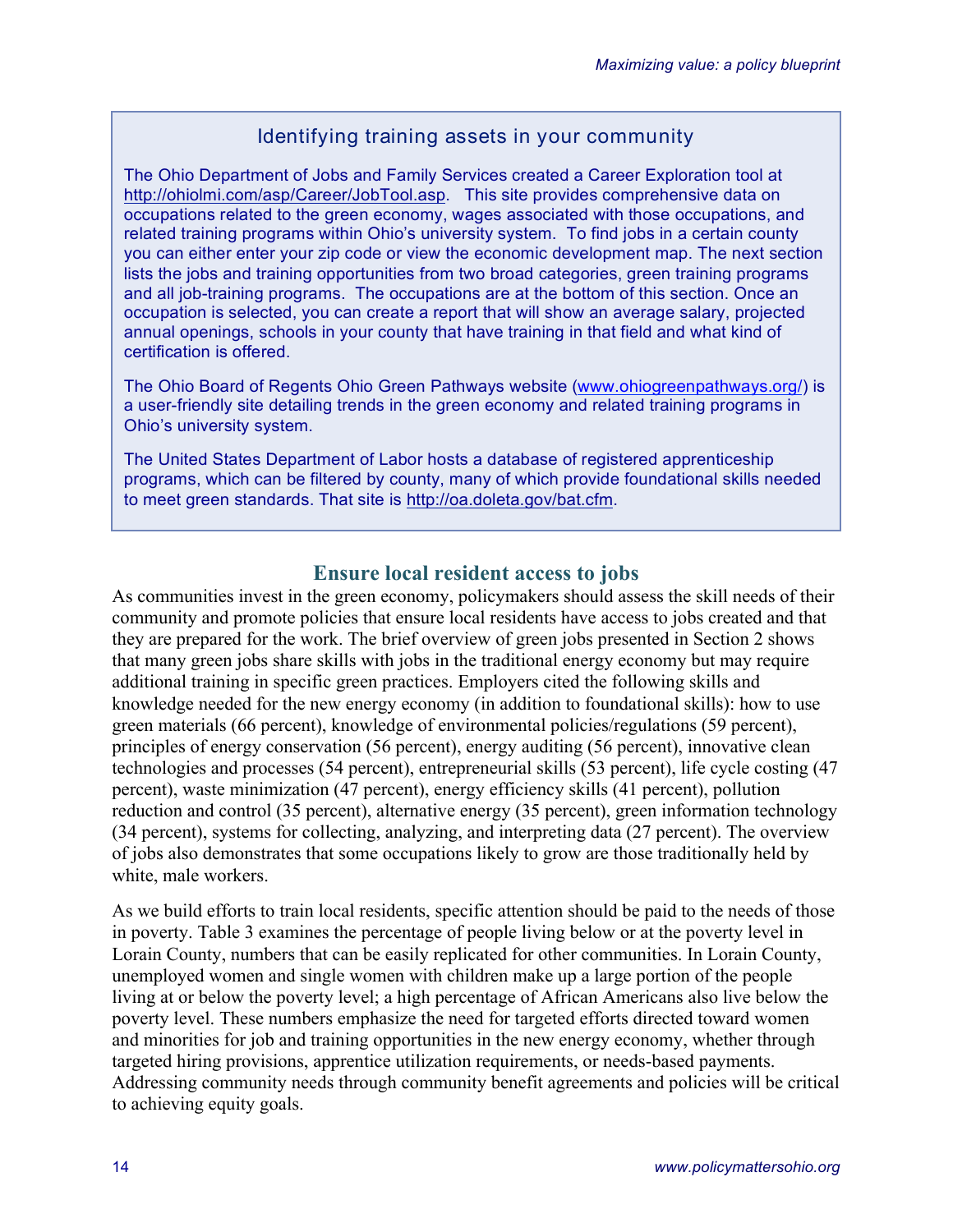| Table 3                                                                                  |                                    |  |  |  |
|------------------------------------------------------------------------------------------|------------------------------------|--|--|--|
| <b>Income disparities in Lorain County</b>                                               |                                    |  |  |  |
| <b>Population</b>                                                                        | Percent living below poverty level |  |  |  |
| Race                                                                                     |                                    |  |  |  |
| White                                                                                    | 9.6%                               |  |  |  |
| African American                                                                         | 46%                                |  |  |  |
| <b>Educational attainment</b>                                                            |                                    |  |  |  |
| Less than high school                                                                    | 27.7%                              |  |  |  |
| High school graduate                                                                     | 10.9%                              |  |  |  |
| Some college, associate degree                                                           | 9.8%                               |  |  |  |
| Bachelor degree or higher                                                                | 1.8%                               |  |  |  |
| <b>Employment Status</b>                                                                 |                                    |  |  |  |
| Unemployed Men                                                                           | 22.2%                              |  |  |  |
| <b>Unemployed Women</b>                                                                  | 36.6%                              |  |  |  |
| <b>Household</b>                                                                         |                                    |  |  |  |
| Family with female householder,<br>no husband present                                    | 36.1%                              |  |  |  |
| Family with female householder, no husband<br>present (with children under 5 years only) | 52.9%                              |  |  |  |
| Source: 2010 American Community Survey, American Factfinder                              |                                    |  |  |  |

The following policy tools and practices can help ensure the local workforce is primed and the emerging economy is open to all:

- **Targeted Hire Provisions.** Local governments use targeted hire provisions to require or encourage contractors to hire local residents, low-income individuals, minorities, or women for a certain percentage of work hours, apprentice or pre-apprentice hours, new hires, or project funds.<sup>21</sup> For instance, California, Illinois, New York, Washington, Wisconsin, and Wyoming require a certain percentage of work hours on publicly funded projects to be completed by apprentices from registered apprenticeship programs, typically from 15 to 20 percent of total work hours, or provide voluntary incentives for doing so.
- **Support green on-the-job training for local residents**. Green projects provide an ideal opportunity to create training opportunities—matching skill development with employer needs. To encourage local employers doing retrofit work to provide paid on-the-job opportunities to local residents, the City of Boston is providing employers with two-month wage subsidies and working to identify the right employee match to help ensure those workers stay employed post subsidy. To learn more about Green Jobs Boston, click here.<sup>22</sup>
- **Require or encourage use of apprentices, target local workers for opportunities.** Ohio's system of apprenticeship programs, an age-old training system, combines classroom training in foundational skills with paid work experience, requiring trainees to work closely on the job with highly skilled craftspeople. Nearly 40 percent of building trades professionals

<sup>21</sup> *See Note above,* Altstadt, Working Poor Families Project, *Building Opportunity* (2010)*.* <sup>22</sup> http://sites.google.com/site/greenjobsboston/home.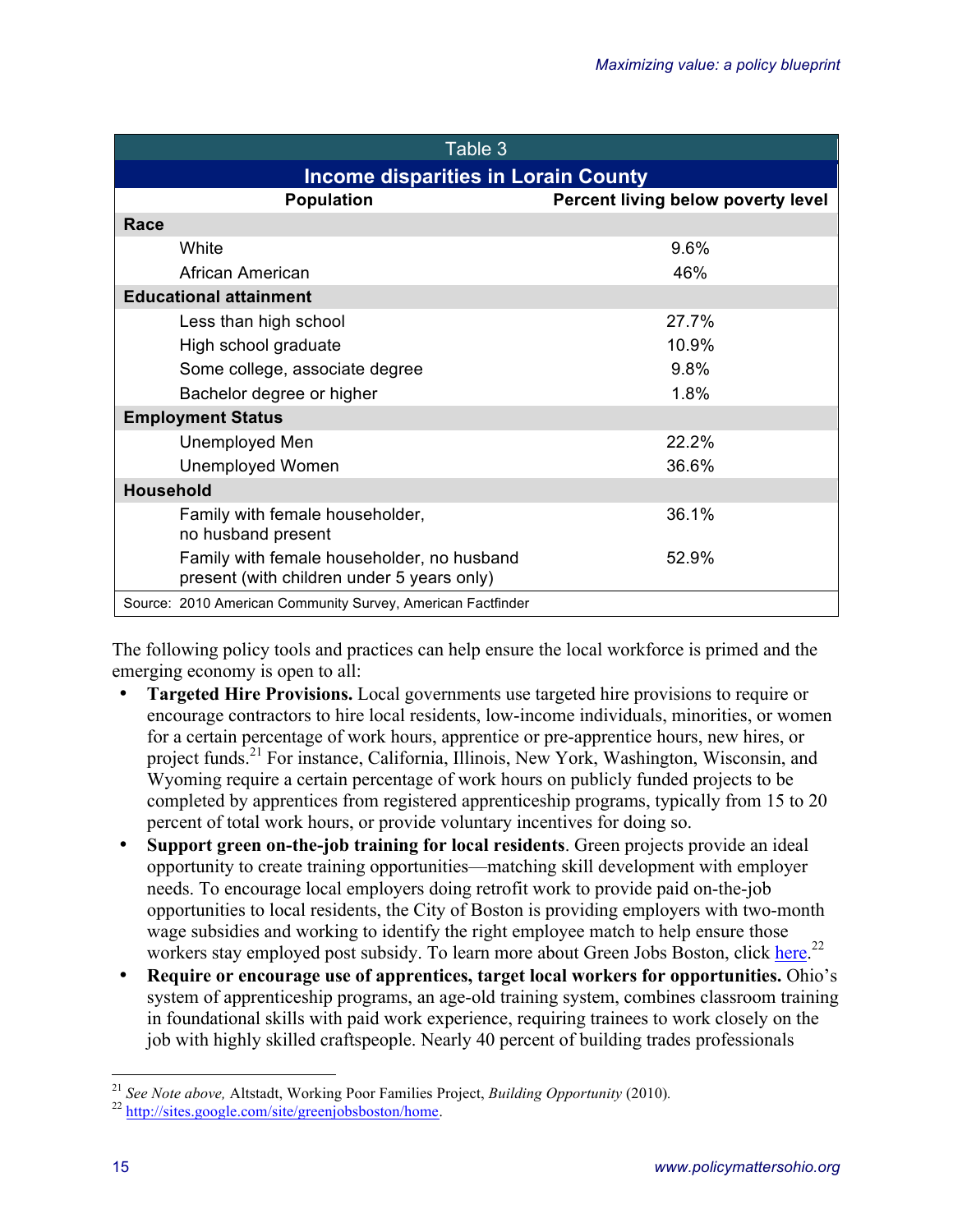implicated in emerging green industries—plumbers and pipefitters, construction managers, laborers, and carpenters, and electricians are within five years of being eligible for retirement. By creating apprenticeship opportunities on green projects and targeting lowincome workers in the community for these opportunities, we can begin to train the next generation of blue-collar workers. Several states require that a certain percentage of work hours on publicly funded projects be completed by apprentices from registered apprenticeship or pre-apprenticeship programs, typically from 15 to 20 percent of total work hours, or provide incentives to encourage this practice.

• **Create a bridge program.** Many communities are fostering apprenticeship prep or preapprenticeship programs.23 These programs are designed to address employment and income barriers that often prevent workers from participating in higher education or training.<sup>24</sup> The model combines classroom training and work experience to bridge the gap between existing skill level and the level needed to succeed in a registered apprenticeship program. They also provide help with income, childcare, and transportation while in training. These programs can play a critical role in building the green training pipeline and ensuring access for low-income, low-skilled workers, women, and people of color. To fund apprenticeship prep programs, some communities and states *s*et aside one half of one percent of infrastructure project dollars for skills development.25 See the detailed report "*Construction Pre-Apprenticeship Programs: Results from a National Survey*" for best practices in pre-apprenticeship programs at

http://aspenwsi.org/publicationdetailsdb.asp?pid=39.

- **Market, recruit, and assess local residents for employment and training.** Engage community partners to help identify local residents who may be interested. For instance, Community Action Agencies serve many low-income people and are a key resource for identifying and recruiting potential trainees. Minority and women's groups, like the NAACP, the Urban League, and Hard Hatted Women can be very helpful. Local Workforce Investment Act dollars for core and intensive services can be used for outreach, recruitment, assessment, supportive services, to assess eligibility for public programs, and to educate potential participants on pre-apprenticeship programs.
- **Access existing resources to support training program participants.** For low-income workers, the biggest barrier to upgrading skills is not being able to pay the bills while in training. Finding resources that help participants with expenses while in training enables greater participation. Some resources are easier to access than others. One great ally in this effort is the Ohio Benefit Bank, a public/private partnership that helps connect low-income people to public benefits, and can connect training participants to existing work support programs. For instance, Workforce Investment Act funds can be used for supportive services for transportation, childcare, dependent care, housing, books and supplies, and needs-related payments. WIA needs-based payments are cash stipends to help someone attend training. Supplemental Nutrition Assistance Program (SNAP) employment and training program dollars can be used for food assistance, training, childcare, transportation,

<sup>&</sup>lt;sup>23</sup> See The Aspen Institute, *Construction Pre-Apprenticeship Programs: Results from a National Survey* (July 2009) at http://www.aspenwsi.org/Publications/09-007.pdf, and Profiles of 13 pre-construction apprenticeship programs at http://www.aspenwsi.org/WSIprofiles-program.asp.

<sup>&</sup>lt;sup>24</sup> Northwestern Ohio Construction Education Center proposal for the Constructing Futures Grant Project proposal.<br><sup>25</sup> See Altstadt, *Building Opportunities*.